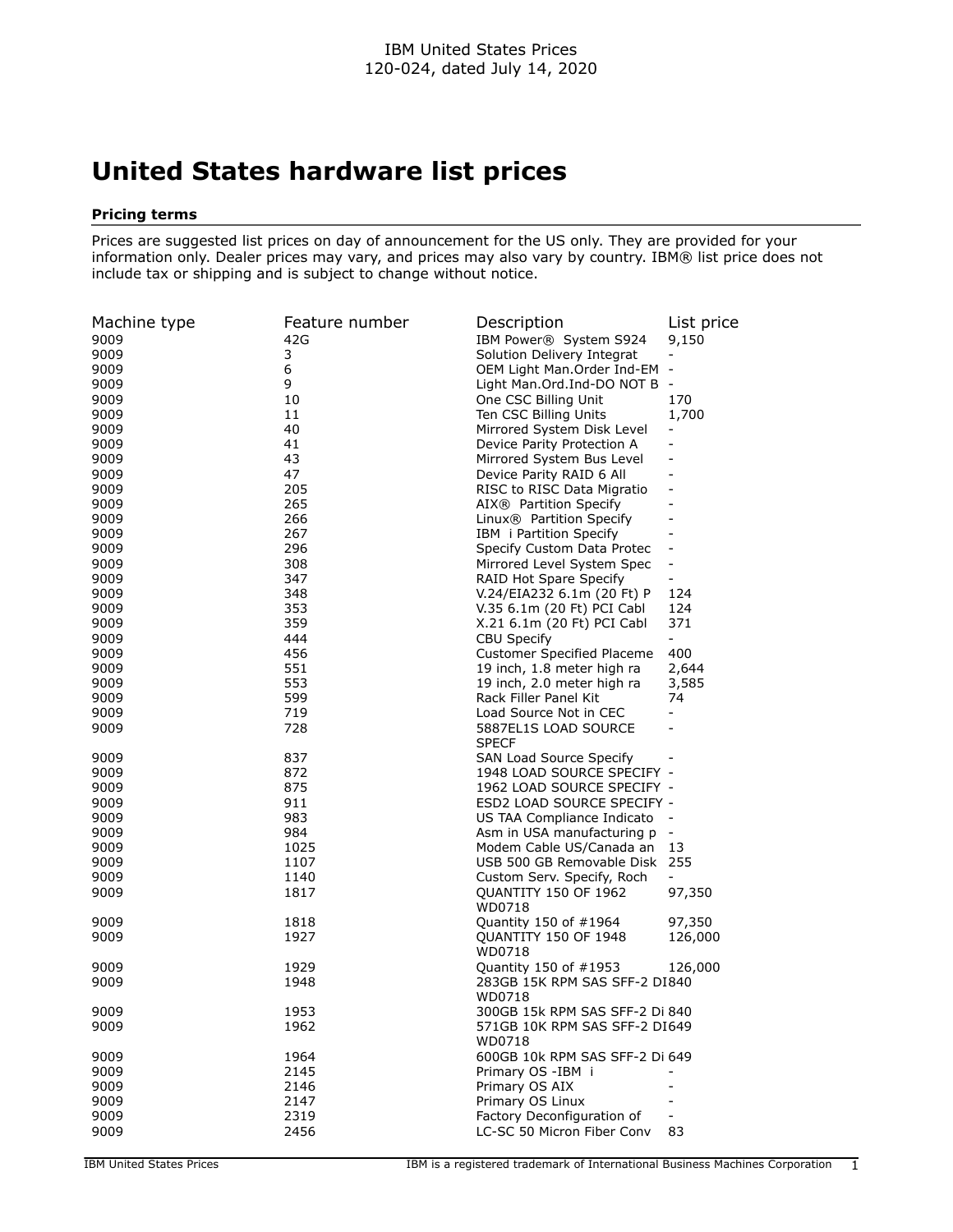| Machine type | Feature number | Description                                                    | List price                       |
|--------------|----------------|----------------------------------------------------------------|----------------------------------|
| 9009<br>9009 | 2459<br>2893   | LC-SC 62.5 Mic.Fib.Conv.Ca<br>PCIE 2 LINE WAN WMODEM<br>WD0818 | 83<br>2,579                      |
| 9009         | 2934           | Asynch.Termin/Print.Cbl EI                                     | 37                               |
| 9009         | 2936           | Asynchronous Cable EIA 232                                     | 61                               |
| 9009         | 3124           | Ser to Ser Port Cab Draw/D                                     | 67                               |
| 9009         | 3125           | Serial to Se.Port Cbl Rack                                     | 67                               |
| 9009         | 3632           | Widescreen LCD Monitor                                         | 999                              |
| 9009         | 3925           | WD0817<br>0.3M Serial Prt Converter                            | 21                               |
| 9009         | 3927           | Serial Port Null Mod Cab 3                                     | 67                               |
| 9009         | 3928           | Ser.Port Null Modem Cable,                                     | 67                               |
| 9009         | 3930           | System Serial Port Convert                                     | 14                               |
| 9009         | 4242           | 6Foot Extend.Cbl for Displ<br>WD0318                           | 83                               |
| 9009         | 4256           | Extender Cable USB Keybo 1                                     | 42                               |
| 9009         | 4276           | VGA to DVI Connection Conv                                     | 8                                |
| 9009         | 4648           | Rack Integration Services:                                     | 120                              |
| 9009         | 4649           | Rack Integration Services                                      | 150                              |
| 9009         | 4650           | RACK INDI NO FACTORY<br><b>INTEG</b>                           | $\overline{\phantom{0}}$         |
| 9009         | 4651           | Rack Indicator, Rack 1                                         |                                  |
| 9009         | 4652           | Rack Indicator, Rack 2                                         | $\overline{a}$                   |
| 9009         | 4653           | Rack Indicator, Rack 3                                         | $\overline{\phantom{0}}$         |
| 9009         | 4654           | Rack Indicator, Rack 4                                         | $\overline{a}$                   |
| 9009         | 4655           | Rack Indicator, Rack 5                                         |                                  |
| 9009         | 4656           | Rack Indicator, Rack 6                                         | $\overline{a}$<br>$\overline{a}$ |
| 9009<br>9009 | 4657<br>4658   | Rack Indicator, Rack 7<br>Rack Indicator, Rack 8               | $\overline{\phantom{0}}$         |
| 9009         | 4659           | Rack Indicator, Rack 9                                         | $\overline{a}$                   |
| 9009         | 4660           | Rack Indicator, Rack 10                                        |                                  |
| 9009         | 4661           | Rack Indicator, Rack 11                                        | $\overline{\phantom{0}}$         |
| 9009         | 4662           | Rack Indicator, Rack 12                                        | ۳                                |
| 9009         | 4663           | Rack Indicator, Rack 13                                        | $\overline{\phantom{0}}$         |
| 9009         | 4664           | Rack Indicator, Rack 14                                        | $\overline{a}$                   |
| 9009         | 4665           | Rack Indicator, Rack 15                                        | -                                |
| 9009         | 4666           | Rack Indicator, Rack 16                                        |                                  |
| 9009         | 4794           | Power Active Memory Expans 2,100                               |                                  |
| 9009<br>9009 | 4970<br>4974   | One Processor of 5250 Ente<br>Full 5250 Enterprise Enabl       | 15,000<br>60,000                 |
| 9009         | 5000           | Software Preload Required                                      |                                  |
| 9009         | 5228           | PowerVM® Enterprise Edition -                                  |                                  |
| 9009         | 5550           | Sys Console On HMC                                             |                                  |
| 9009         | 5557           | Sys Console-Ethernet LAN                                       |                                  |
| 9009         | 5729           | PCIE2 8GB 4-PORT FIBRE CHA5,650<br>WD1219                      |                                  |
| 9009         | 5735           | 8 GIGABIT PCI EXPRESS<br>DUAL WD1219                           | 3,300                            |
| 9009         | 5748           | POWER® GXT145 PCI<br>Express® G                                | 378                              |
| 9009         | 5785           | 4 Port Async EIA 232 PCIe                                      | 699                              |
| 9009         | 5887           | EXP24S SFF GEN2-BAY<br>DRAWER WD0718                           | 5,400                            |
| 9009         | 5899           | PCIe2 4-port 1GbE Adapter                                      | 351                              |
| 9009         | 6068           | Opt Front Door for 1.8m Ra                                     | 340                              |
| 9009         | 6069           | Opt Front Door for 2.0m Ra                                     | 416                              |
| 9009         | 6248           | 1.8m Rack Acoustic Doors                                       | 3,513                            |
| 9009         | 6249           | 2.0m Rack Acoustic Doors                                       | 3,513                            |
| 9009         | 6263           | 1.8m Rack Trim Kit                                             | 399                              |
| 9009         | 6272           | 2.0m Rack Trim Kit                                             | 399                              |
| 9009         | 6458           | Pwr Crd 4.3m 14ft to IBM P                                     | 14                               |
| 9009         | 6460           | Pwr Crd (14FT), Drwr - OEM                                     | 14                               |
| 9009         | 6469           | Pwr Crd 4.3m 14ft Wall OEM                                     | 14                               |
| 9009<br>9009 | 6470<br>6471   | Pwr Crd 1.8m 6ft Wall 125V<br>Pwr Crd 2.7m 9ft Wall OEM        | 14                               |
| 9009         | 6472           | Pwr Crd 2.7m 9ft Wall OEM                                      | 14<br>14                         |
| 9009         | 6473           | Pwr Crd 2.7m 9ft Wall OEM                                      | 14                               |
| 9009         | 6474           | Pwr Crd 2.7m 9ft Wall OEM                                      | 14                               |
| 9009         | 6475           | Pwr Crd 2.7m 9ft Wall OEM                                      | 14                               |
| 9009         | 6476           | Pwr Crd 2.7m 9ft Wall OEM                                      | 14                               |
| 9009         | 6477           | Pwr Crd 2.7m 9ft Wall OEM                                      | 14                               |
| 9009         | 6478           | Pwr Crd 2.7m 9ft Wall OEM                                      | 14                               |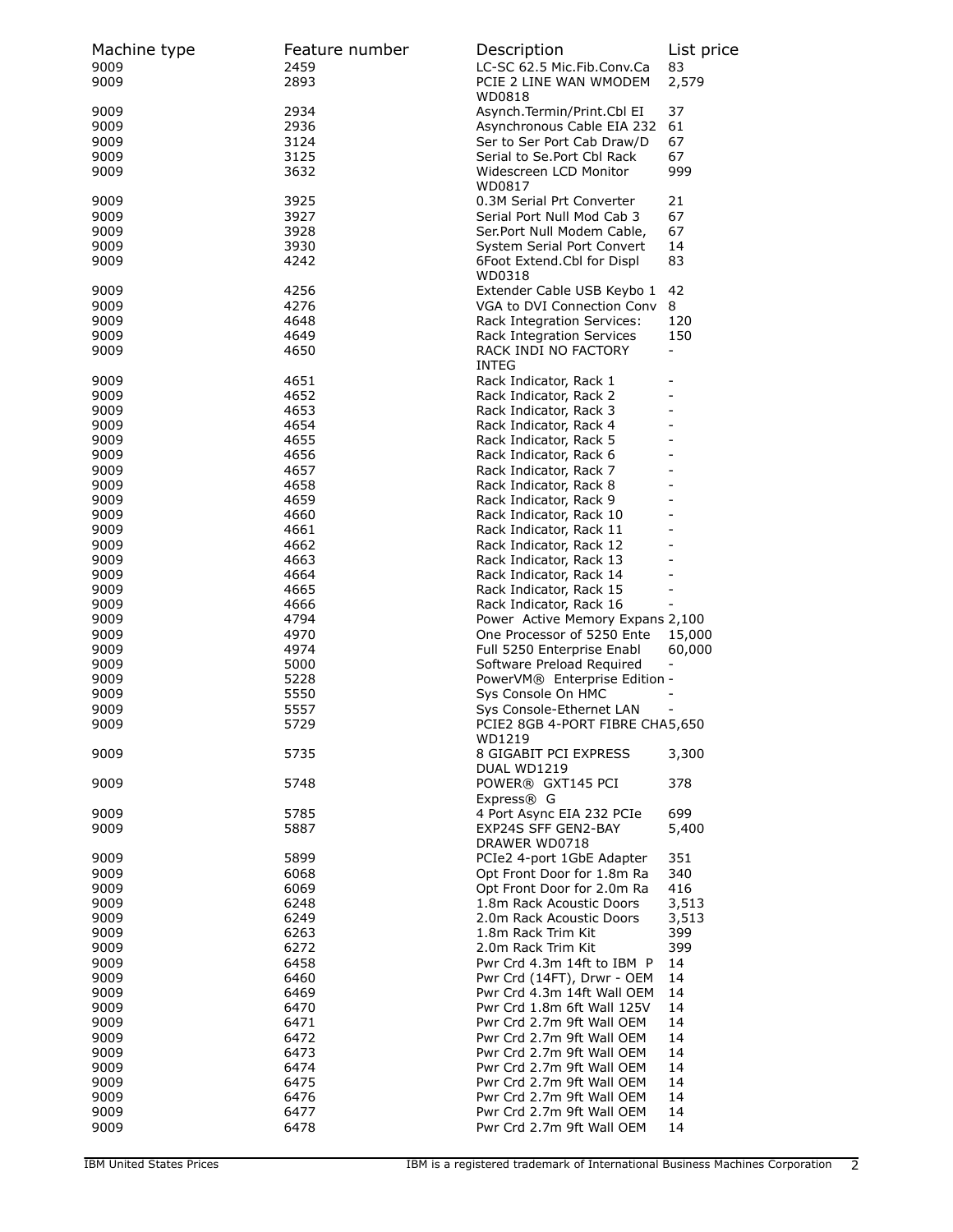| Machine type<br>9009<br>9009 | Feature number<br>6488<br>6489 | Description<br>Pwr Crd 2.7m 9ft Wall OEM<br>4.3M 14 FT 3PH/32A PWR     | List price<br>40<br>275  |
|------------------------------|--------------------------------|------------------------------------------------------------------------|--------------------------|
| 9009<br>9009                 | 6491<br>6492                   | <b>COR</b><br>4.3m (14 Ft) 1PH/63A Pwr C<br>4.3m (14 Ft) 1PH/48 60A Pw | 302<br>302               |
| 9009                         | 6493                           | Pwr Crd 2.7m 9ft Wall OEM                                              | 14                       |
| 9009                         | 6494                           | Pwr Crd 2.7m 9ft Wall OEM                                              | 14                       |
| 9009                         | 6496                           | Pwr Crd 2.7m 9ft Wall 250V                                             | 14                       |
| 9009                         | 6577                           | Power Cable Drawer to IBM                                              | 14                       |
| 9009                         | 6580                           | Optional Rack Security Kit                                             | 136                      |
| 9009                         | 6651                           | Pwr Crd 2.7m 9ft Wall 125V                                             | 14                       |
| 9009<br>9009                 | 6653<br>6654                   | 4.3m 3PH/16A Power Cord<br>4.3M 1PH/24-30A POWER<br><b>CORD</b>        | 183<br>181               |
| 9009                         | 6655                           | 4.3M 14FT 1PH/24 30A WR<br>PW                                          | 400                      |
| 9009                         | 6656                           | 4.3M 14FT 1PH/32A POWER<br>CO                                          | 181                      |
| 9009                         | 6657                           | 4.3m 14Ft 1PH/32A Power C 191                                          |                          |
| 9009                         | 6658                           | 4.3M 14FT 1PH/24A PWR CD<br>K                                          | 183                      |
| 9009                         | 6659                           | Pwr.Cord(9ft), To Wall/OEM                                             | 14                       |
| 9009                         | 6660                           | Pwr Crd 14ft 4.3m WallOEM                                              | 14                       |
| 9009                         | 6665                           | Pwr Crd 2.8m 9.2ft PDU                                                 | 14                       |
| 9009                         | 6667                           | 4.3m 14Ft 3PH/32A Pwr Cd A 550                                         |                          |
| 9009                         | 6669                           | Pwr Crd 4.3M, Drwr - OEM P                                             | 14                       |
| 9009                         | 6671                           | Pwr Crd 2.7m, Drwr -IBM P                                              | 14                       |
| 9009                         | 6672                           | Pwr Crd 2M, Drwr -IBM PDU                                              | 14                       |
| 9009                         | 6680                           | Pwr Crd 2.7m 9ft Wall OEM                                              | 14                       |
| 9009                         | 7109                           | IINTELLIGENT PDU+ 1 EIA UN1,099<br>WD0420                              |                          |
| 9009                         | 7118                           | Environmental Monitoring P                                             | 280                      |
| 9009                         | 7188                           | POWER DISTRIBUTION UNIT 756                                            |                          |
| 9009                         | 7196                           | POWDISTRIBUNIT(US)FIXED 1,145<br>PO WD0420                             |                          |
| 9009                         | 7770                           | OEM (Generic) Indicator                                                |                          |
| 9009                         | 7773                           | OEM (GROUP BULL) Indicator -                                           |                          |
| 9009                         | 7775                           | OEM (Hitachi) Indicator                                                |                          |
| 9009                         | 7779                           | OEM Public.for IBM Logo Pr                                             | $\overline{\phantom{0}}$ |
| 9009                         | 777A                           | Inspur Power Indicator                                                 |                          |
| 9009                         | 7802                           | Eth Cbl 15M HW Management 26                                           |                          |
| 9009                         | 8143                           | Linux Software Preinstall                                              | 60                       |
| 9009                         | 8144                           | Linux Software Preinstall                                              | 60                       |
| 9009                         | 8845                           | USB Mouse WD1017                                                       | 30                       |
| 9009                         | 9169                           | Order Routing Indicator S                                              | $\frac{1}{2}$            |
| 9009                         | 9300                           | Language Group Spcf-US Eng                                             |                          |
| 9009                         | 9387                           | SPECIFY MODE-1 & CEC SAS -<br>P                                        |                          |
| 9009                         | 9440                           | New AIX License Core Count -                                           |                          |
| 9009                         | 9441                           | New IBM i Lic Core Counter                                             |                          |
| 9009                         | 9442                           | New Red Hat® Lic Core<br>Count                                         |                          |
| 9009                         | 9443                           | New SUSE Lic Core Counter                                              |                          |
| 9009                         | 9444                           | Other AIX Lic Core Counter                                             |                          |
| 9009                         | 9445                           | Other Linux Lic Core Count                                             |                          |
| 9009                         | 9446                           | 3rd Party Linux Lic Core C                                             |                          |
| 9009                         | 9447                           | <b>VIOS Core Counter</b>                                               | $\blacksquare$           |
| 9009                         | 9448                           | Other IBM i Lic Core Count                                             | $\overline{\phantom{a}}$ |
| 9009                         | 9449                           | Other License Core Counter                                             | $\overline{\phantom{0}}$ |
| 9009                         | 9450                           | Ubuntu Linux License Core                                              | $\overline{\phantom{0}}$ |
| 9009                         | 9461                           | Month Indicator                                                        | $\overline{\phantom{0}}$ |
| 9009                         | 9462                           | Day Indicator                                                          | $\overline{\phantom{0}}$ |
| 9009                         | 9463                           | Hour Indicator                                                         |                          |
| 9009                         | 9464                           | Minute Indicator                                                       |                          |
| 9009                         | 9465                           | <b>Qty Indicator</b>                                                   |                          |
| 9009                         | 9466                           | Countable Member Indicator                                             | $\overline{\phantom{a}}$ |
| 9009                         | 9700                           | Language Group Spcf-Dutch                                              | $\overline{\phantom{a}}$ |
| 9009                         | 9703                           | Language Group Spcf-French -                                           |                          |
| 9009                         | 9704                           | Language Group Spcf-German -                                           |                          |
| 9009                         | 9705                           | Language Group Spcf-Polish                                             |                          |
| 9009                         | 9706                           | Lang Group Specify - Norwe                                             |                          |
| 9009                         | 9707                           | Lang.Group Spcf-Portuguese                                             |                          |
|                              |                                |                                                                        |                          |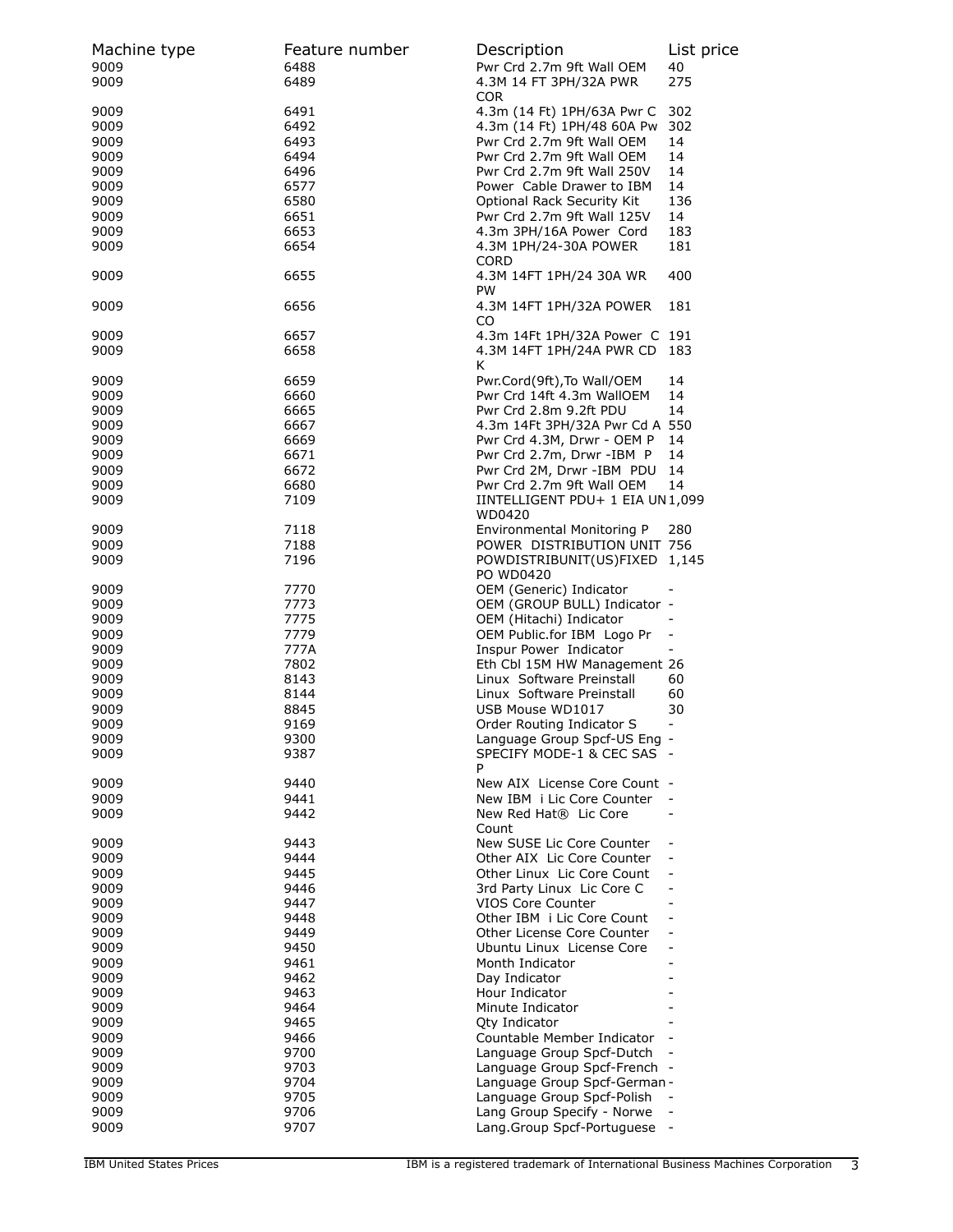| Machine type | Feature number    | Description                      | List price |
|--------------|-------------------|----------------------------------|------------|
| 9009         | 9708              | Language Group Spcf-Spanis       |            |
| 9009         | 9711              | Language Group Spcf-Italia       |            |
| 9009         | 9712              | Langua Gr Speci Canadian F       |            |
| 9009         | 9714              | Language Group Spcf-Japane -     |            |
| 9009         | 9715              | Language Group Specify Tr        |            |
| 9009         | 9716              | Language Group Spcf-Korean -     |            |
| 9009         | 9718              | Language Group Spcf-Turkis       |            |
| 9009         | 9719              | Language Group Spcf-Hungar -     |            |
| 9009         | 9720              | Language Group Spcf-Slovak -     |            |
| 9009         | 9721              | Language Group Spcf-Russia -     |            |
| 9009         | 9722              | Lang Group Spcf Simpl Chin       |            |
| 9009         | 9724              | Language Group Spcf-Czech        |            |
| 9009         | 9725              | Language Group Spcf-Romani -     |            |
| 9009         | 9726              | Lang Group Specify - Croat       |            |
| 9009         | 9727              | Language Group Spcf-Sloven -     |            |
| 9009         | 9728              | Lang Group Specify - Braz        |            |
| 9009         | 9729              | Lang Group Specify - Thai        |            |
| 9009         | 9742              | <b>Customer Install MES</b>      |            |
| 9009         | 9743              | Notify CSO After Install         |            |
| 9009         | 9993              | Product Renovated by IBM I -     |            |
| 9009         | <b>EB27</b>       | QSFP+ 40GBE TRANSCEIVER 2,899    |            |
| 9009         | EB2B              | 1M PASSIVE OSFP+ TO OSFP 519     |            |
|              |                   | $^+$                             |            |
| 9009         | EB <sub>2</sub> H | 3M PASSIVE QSFP+ TO QSFP 649     |            |
|              |                   | $\pm$                            |            |
| 9009         | EB2J              | 10m QSFP+ MTP Optical Cabl 169   |            |
| 9009         | EB2K              | 30m QSFP+ MTP Optical Cabl 299   |            |
| 9009         | EB2M              | Power Supply 1400W               | 375        |
|              |                   | 200-240                          |            |
| 9009         | EB3Z              | Lift tool GenieLift GL-8         | 6,108      |
| 9009         | EB46              | 10GBE OPTICAL TRANSC SFP 55      |            |
|              |                   | $\pm$                            |            |
| 9009         | EB47              | 25GBE OPT TRANSCEIVER            | 385        |
|              |                   | SFP <sub>2</sub>                 |            |
| 9009         | EB4J              | 0.5 SFP/25GbE CU Cable           | 110        |
| 9009         | EB4K              | 1.0 SFP/25GbE CU Cable           | 140        |
| 9009         | EB4L              | 1.5 SFP/25GbE CU Cable           | 170        |
| 9009         | EB4M              | 2.0 SFP/25GbE CU Cable           | 200        |
| 9009         | EB4P              | 2.5 QSFP28/100GbE CU Cable 490   |            |
| 9009         | EB4Z              | Service wedge shelf for EB       | 320        |
| 9009         | <b>EB50</b>       | 0.5M EDR IB COPPER CABLE         | 350        |
|              |                   | WD0119                           |            |
| 9009         | EB51              | 1.0m EDR IB Copper Cable         | 415        |
| 9009         | EB52              | 2.0M EDR IB Copper Cable         | 519        |
| 9009         | EB54              | 1.5M EDR IB Copper Cable         | 465        |
| 9009         | EB59              | 100GBE OPTIC TRANSC              | 1,390      |
|              |                   | QSFP28                           |            |
| 9009         | EB5A              | 3M EDR IB Optical Cable          | 850        |
| 9009         | EB5B              | 5M EDR IB Optical Cable          | 900        |
| 9009         | EB5C              | 10M EDR IB Optical Cable         | 950        |
| 9009         | EB5D              | 15M EDR IB Optical Cable         | 1,000      |
| 9009         | EB5E              | 20M EDR IB Optical Cable         | 1,050      |
| 9009         | EB5F              | 30M EDR IB Optical Cable         | 1,200      |
| 9009         | EB5G              | 50M EDR IB Optical Cable         | 1,700      |
| 9009         | EB5H              | 100M EDR IB Optical Cable        | 2,850      |
| 9009         | EB5J              | 0.5M 100GbE Cu Cable QSFP2 350   |            |
| 9009         | EB5K              | 1.0M 100GbE Cu Cable QSFP2 415   |            |
| 9009         | EB5L              | 1.5M 100GbE Cu Cable QSFP2 465   |            |
| 9009         | EB5M              | 2.0M 100GbE Cu Cable QSFP2 519   |            |
| 9009         | EB5N              | 25M EDR IB Optical Cable         | 1,150      |
| 9009         | EB5R              | 3M 100GbE Optic Cable QSFP 1,280 |            |
| 9009         | EB5S              | 5M 100GbE Optic Cable QSFP 1,360 |            |
| 9009         | EB5T              | 10M 100GbE Optic Cable QSF 1,420 |            |
| 9009         | EB5U              | 15M 100GbE Optic Cable QSF 1,490 |            |
| 9009         | EB5V              | 20M 100GbE Optic Cable QSF 1,560 |            |
| 9009         | EB5W              | 30M 100GbE Optic Cable QSF 1,780 |            |
| 9009         | EB5X              | 50M 100GbE Optic Cable QSF 2,490 |            |
| 9009         | EB5Y              | 100M 100GbE Optic Cable QS 3,990 |            |
| 9009         | EB72              | IBM I 7.2 INDICATOR              |            |
|              |                   | WD0420                           |            |
| 9009         | EB73              | IBM i 7.3 Indicator              |            |
| 9009         | EB74              | IBM I 7.4 INDICATOR              |            |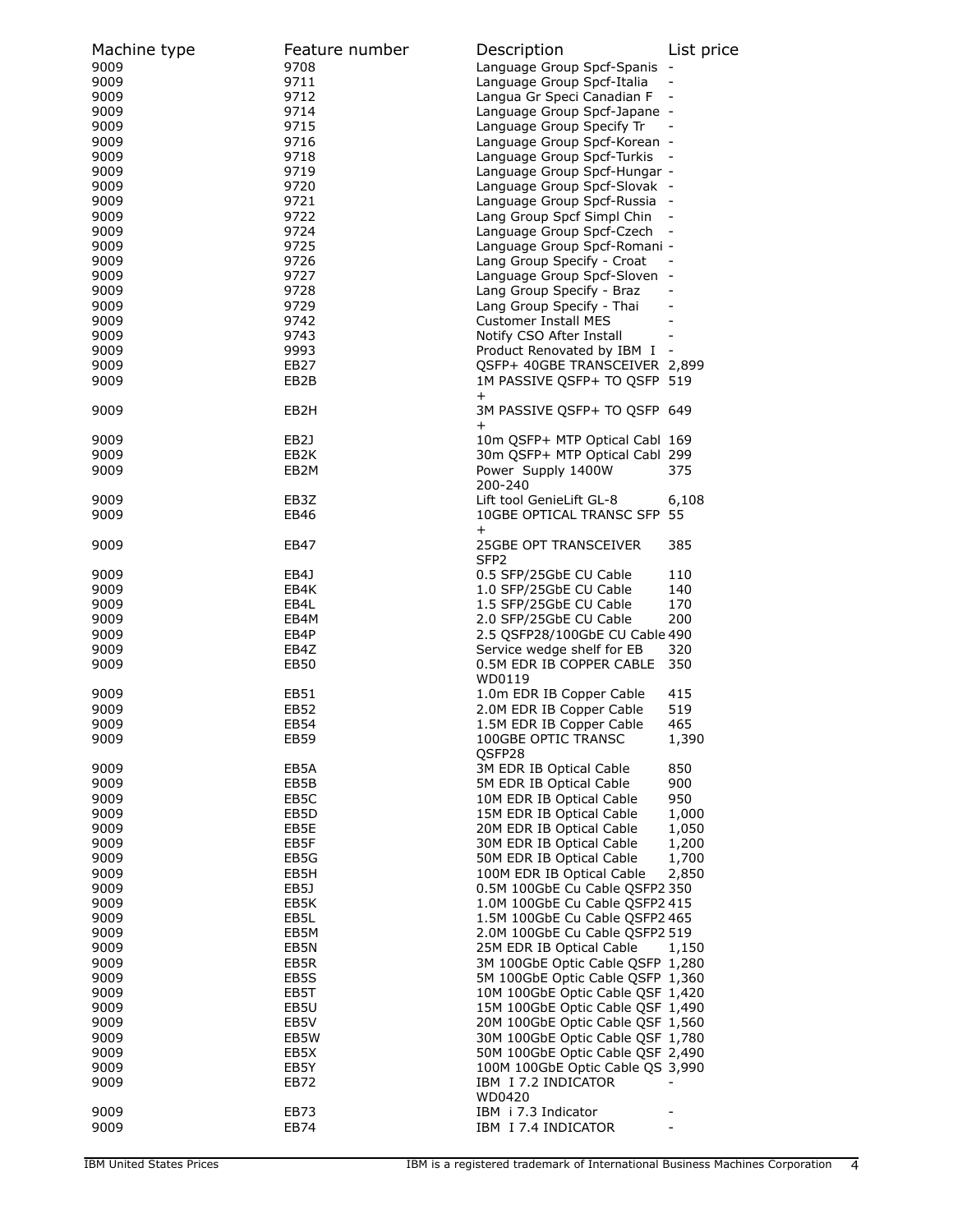| Machine type | Feature number    | Description                                                                   | List price |
|--------------|-------------------|-------------------------------------------------------------------------------|------------|
| 9009         | EC07              | Slim Rear Acoustic Door                                                       | 2,233      |
| 9009         | EC08              | Slim Front Acoustic Door                                                      | 2,233      |
| 9009         | EC <sub>2</sub> S | PCIe3 2-Port 10Gb NIC&ROCE 699                                                |            |
| 9009         | EC <sub>2</sub> U | PCIe3 2-Port 25/10Gb NIC&R 979                                                |            |
| 9009         | EC38              | PCIE3 2-PORT 10GBE<br>NIC&ROC WD0918                                          | 1,200      |
| 9009         | EC3B              | PCIE3 2-PORT 40GBE NIC<br><b>ROC</b>                                          | 1,850      |
| 9009         | EC3F              | PCIE3 2PORT 100GB EDR IB A2,250<br>WD0420                                     |            |
| 9009<br>9009 | EC3M<br>EC3U      | PCIe3 2-port 100GbE Adapte 3,990<br>PCIE3 1PORT 100GB EDR IB A2,025<br>WD0420 |            |
| 9009         | <b>EC46</b>       | PCIE2 4-PORT USB 3.0 ADAPT 500                                                |            |
| 9009         | EC5B              | PCIE3 X8 1.6 TB NVME AIX /L 2,599                                             |            |
| 9009         | EC5D              | PCIE3 X8 3.2TB NVME AIX /LI 4,599                                             |            |
| 9009         | EC5F              | PCIE3 X8 6.4TB NVME AIX /LI 8,799                                             |            |
| 9009         | EC5V              | 6.4 TB Enterprise 4K NVMe                                                     | 9,599      |
|              |                   | SFF U.2 15mm SSD PCIe4 for<br>AIX / Linux                                     |            |
| 9009         | EC5W              | 6.4 TB Enterprise 4K NVMe                                                     | 9,599      |
|              |                   | SFF U.2 15mm SSD PCIe4 for<br>IBM i                                           |            |
| 9009         | EC5X              | Mainstream 800 GB SSD                                                         | 1,299      |
|              |                   | NVMe U.2 module for AIX /                                                     |            |
|              |                   | Linu                                                                          |            |
| 9009         | EC63              | PCIe4 1-port 100Gb EDR IB                                                     | 1,599      |
| 9009         | EC65              | PCIE4 2-PORT 100GB EDR IB 2,399                                               |            |
|              |                   | WD0420                                                                        |            |
| 9009         | EC66              | PCIe4 2-port 100Gb ROCE EN 3,990                                              |            |
| 9009         | EC6V              | PCIE3 X8 1.6TB NVME IBMI                                                      | 2,599      |
| 9009         | EC6X              | PCIE3 X8 3.2TB NVME IBM I 4,599                                               |            |
| 9009         | EC6Z              | PCIE3 X8 6.4TB NVME IBM I 8,799                                               |            |
| 9009         | ECBJ              | SAS X Cable 3m - HD Narrow 450                                                |            |
| 9009         | <b>ECBK</b>       | SAS X Cable 6m - HD Narrow 750                                                |            |
| 9009         | ECBL              | SAS X Cable 10m - HD Narro 1,250                                              |            |
| 9009         | ECBM              | SAS X Cable 15m -HD Narrow 2,400                                              |            |
| 9009         | <b>ECBN</b>       | 5M PASSIVE QSFP+ TO QSFP 686                                                  |            |
|              |                   | $+$ WD0119                                                                    |            |
| 9009         | <b>ECBT</b>       | SAS YO Cable 1.5m - HD Nar 240                                                |            |
| 9009         | ECBU              | SAS YO Cable 3m - HD Narro 300                                                |            |
| 9009         | <b>ECBV</b>       | SAS YO Cable 6m - HD Narro 450                                                |            |
|              |                   |                                                                               |            |
| 9009         | <b>ECBW</b>       | SAS YO Cable 10m - HD Narr 675                                                |            |
| 9009         | <b>ECBX</b>       | SAS YO Cable 15m-HD                                                           | 1,250      |
|              |                   | Narrow                                                                        |            |
| 9009         | ECBY              | SAS AE1 Cable 4m - HD Narr 185                                                |            |
| 9009         | ECBZ              | SAS YE1 Cable 3m - HD Narr 325                                                |            |
| 9009         | ECC7              | 3M Optical Cable Pair                                                         | 3,100      |
| 9009         | ECC8              | 10M Optical Cable Pair                                                        | 4,581      |
| 9009         | <b>ECCF</b>       | Port Converter Cable for U                                                    | 150        |
| 9009         | <b>ECCS</b>       | 3M Copper CXP Cable Pair                                                      | 900        |
| 9009         | <b>ECCX</b>       | 3M ACTIVE OPTICAL CABLE                                                       | 3,100      |
|              |                   | PA                                                                            |            |
| 9009         | <b>ECCY</b>       | 10M ACTIVE OPTICAL CBL PAI 4,581                                              |            |
| 9009         | <b>ECDJ</b>       | 3.0M SAS X12 Cable                                                            | 350        |
| 9009         | <b>ECDK</b>       | 4.5M SAS X12 Cable                                                            | 1,675      |
| 9009         | <b>ECDL</b>       | 10M SAS X12 Cable                                                             | 1,775      |
| 9009         | <b>ECDT</b>       | 1.5M SAS YO12 Cable                                                           | 160        |
| 9009         | <b>ECDU</b>       | 3.0M SAS YO12 Cable                                                           | 200        |
| 9009         | <b>ECDV</b>       | 4.5M SAS YO12 Cable                                                           | 1,225      |
| 9009         | <b>ECDW</b>       | 10M SAS YO12 Cable                                                            | 1,325      |
| 9009         | ECE <sub>0</sub>  | 0.6M SAS AA12 Cable                                                           | 100        |
| 9009         | ECE3              | 3.0M SAS AA12 Cable                                                           | 200        |
| 9009         | ECE4              | 4.5M SAS AA12 Cable                                                           | 825        |
| 9009         | ECJ5              | 4.3m (14-Ft) PDU to Wall P                                                    | 999        |
| 9009         | ECJ7              | 4.3m (14-Ft) PDU to Wall P                                                    | 999        |
| 9009         | ECJJ              | High Function 9xC19 PDU pl                                                    | 1,400      |
| 9009         | <b>ECJL</b>       | High Function9xC19 PDU plu                                                    | 1,500      |
| 9009         | <b>ECJN</b>       | High Function12xC13 PDU pl                                                    | 1,400      |
| 9009         | <b>ECJQ</b>       | High Function12xC13 PDU pl                                                    | 1,500      |
| 9009         | ECP <sub>0</sub>  | Cloud Private Solution                                                        |            |
| 9009         | ECR <sub>0</sub>  | 2.0 M Slim Rack                                                               | 3,650      |
|              |                   |                                                                               |            |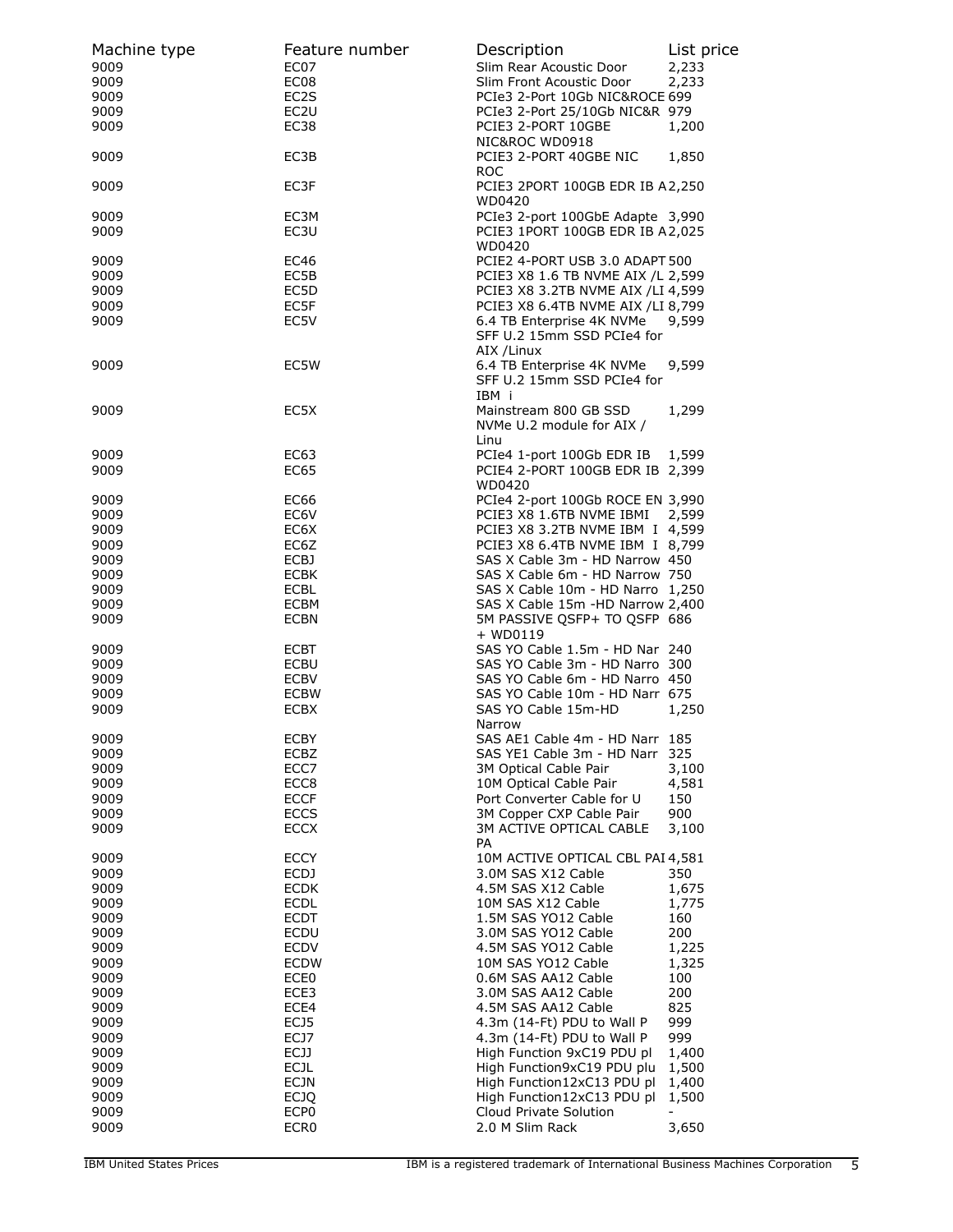| Machine type | Feature number   | Description                              | List price                   |
|--------------|------------------|------------------------------------------|------------------------------|
| 9009         | <b>ECRF</b>      | Rack Front Door                          | 1,050                        |
| 9009         | <b>ECRG</b>      | Rack Rear Door Black                     | 550                          |
| 9009         | <b>ECRJ</b>      | Rack Side Cover                          | 430                          |
| 9009         | <b>ECRK</b>      | Rack Rear Extension 5-In                 | 575                          |
| 9009         | <b>ECRM</b>      | Rack Front Door (Black/Fla               | 550                          |
| 9009         | <b>ECSF</b>      | Custom Serv. Specify, Fran               | -                            |
| 9009         | <b>ECSL</b>      | MACHINE KIT PARTS                        | $\overline{\phantom{0}}$     |
|              |                  | <b>INDICATO</b>                          |                              |
| 9009         | <b>ECSM</b>      | Custom Serv. Specify, Mexi               | $\overline{\phantom{a}}$     |
| 9009         | <b>ECSP</b>      | Custom Serv. Spec Poughkee               | $\overline{\phantom{a}}$     |
| 9009         | <b>ECSS</b>      | <b>Integrated Solution Packin</b>        | ÷                            |
| 9009         | ECW <sub>0</sub> | Optical Wrap Plug                        | 10                           |
| 9009         | EHB1             | 1X HW SUBSCRIPTION                       | 1                            |
| 9009         | EHB <sub>2</sub> | <b>INCREME</b><br>10X HW SUBSCRIPTION    | 10                           |
|              |                  | <b>INCREM</b>                            |                              |
| 9009         | EHB3             | 100X HW SUBSCRIPTION                     | 100                          |
|              |                  | <b>INCRE</b>                             |                              |
| 9009         | <b>EHKV</b>      | SAP HANA TRACKING FEAT                   | $\overline{\phantom{0}}$     |
| 9009         | EHLQ             | POWER 9 EPIC SOLUTION                    | $\overline{\phantom{0}}$     |
|              |                  | INDICATOR CODE 42G                       |                              |
| 9009         | EHLU             | Power for SAS Viya (Linux)               | $\overline{\phantom{a}}$     |
| 9009         | <b>EHLV</b>      | Power for SAS 9.4 Grid (AI               |                              |
| 9009         | EHR1             | Boot Drive in EXP12SX Spec               | $\overline{\phantom{a}}$     |
| 9009         | EHR <sub>2</sub> | Boot / Load in EXP24SX Spe               | $\qquad \qquad \blacksquare$ |
| 9009         | EHS <sub>2</sub> | SSD Placement Ind- #ESLS/# -             |                              |
| 9009         | EJ08             | PCIe3 Optical Cable Adapte               | 1,125                        |
| 9009         | EJ0J             | PCIe3 RAID SAS Adapter 4-p 1,000         |                              |
| 9009         | EJOL             | PCIe3 12GB Cache RAID SAS 7,000          |                              |
| 9009         | <b>EJOW</b>      | SAS Ports: Dual IOA Backp                | 100                          |
| 9009         | EJ10             | PCIe3 SAS Tape/DVD Adapter 1,000         |                              |
| 9009         | EJ14             | PCIe3 12GB Cache RAID+                   | 7,000                        |
|              |                  | <b>SAS</b>                               |                              |
| 9009         | EJ1C             | Backplane 12 SFF & RDX Ba                | 1,099                        |
| 9009         | EJ1D             | Backplane 18 SFF & Dual IO               | 4,099                        |
| 9009         | EJ1E             | Split#EJ1C Add 2nd Control               | 1,099                        |
| 9009         | EJ1M             | Backplane 12 SFF & RDX Ba                | 4,099                        |
| 9009         | EJ1P             | PCIE1 SAS TAPEDVD 2P 3GB<br>X            | 749                          |
| 9009         | EJ1Q             | NVMe U.2 Passthru adapter                | 150                          |
| 9009         | EJ1S             | Backplane 6 SFF-3/2 NVMe U. 2,299        |                              |
| 9009         | EJ1T             | Backplane Gen4 w/2 NVMe                  | 1,099                        |
|              |                  | U.2                                      |                              |
| 9009         | EJ1U             | Backplane Gen4 w/4 NVMe                  | 1,099                        |
|              |                  | U.2                                      |                              |
| 9009         | EJ20             | PCIE X16 TO CXP ADAPTER                  | 534                          |
| 9009         | EJ32             | PCIE3 CRYPTO COPROC                      | 12,000                       |
|              |                  | <b>NOBSC</b>                             |                              |
| 9009         | EJ33             | PCIe3 Crypto Coproc BSC-3                | 12,000                       |
| 9009         | EJR1             | SPECIFY MODE1 & (1)EJ0J-EX -             |                              |
| 9009         | EJR <sub>2</sub> | SPECIFY MODE1 &1(2)EJ0J-                 |                              |
|              |                  | EX                                       |                              |
| 9009         | EJR3             | SPECIFY MODE2 & (2)EJ0J-EX -             |                              |
| 9009         | EJR4             | SPECIFY MODE2 & (4)EJ0J-EX -             |                              |
| 9009         | EJR5             | SPECIFY MODE4 & (4)EJ0J-EX -             |                              |
| 9009         | EJR6             | SPECIFY MODE2 & (1)EJ0J-EX -             |                              |
| 9009         | EJR7             | SPECIFY MODE2 & (2)EJ0J-EX -             |                              |
| 9009         | <b>EJRA</b>      | SPECIFY MODE2 & (1)EJ0J-EX -             |                              |
| 9009         | EJRB             | SPECIFY MODE2 & (2)EJ0J-EX -             |                              |
| 9009         | <b>EJRC</b>      | SPECIFY-MODE4 & (1)EJ0J-EX -             |                              |
| 9009         | EJRD             | SPECIFY-MODE4 & (2)EJ0J-EX -             |                              |
| 9009         | <b>EJRE</b>      | SPECIFY-MODE4 & (3)EJ0J-EX -             |                              |
| 9009         | <b>EJRF</b>      | SPECIFY MODE1 & (2)EJ14-EX-              |                              |
| 9009         | <b>EJRG</b>      | SPECIFY MODE2 & (2)EJ14-EX-              |                              |
| 9009         | <b>EJRH</b>      | SPECIFY MODE2 & (2)EJ14-EX-              |                              |
| 9009         | EJRJ             | SPECIFY MODE2 &                          |                              |
| 9009         | <b>EJRL</b>      | (4)EJ14+EX<br>NON-PAIRED INDICATOR EJ14- |                              |
| 9009         | <b>EJRP</b>      | SPECIFY MODE1 & (2)EJ0L-EX -             |                              |
| 9009         | <b>EJRR</b>      | SPECIFY MODE2 & (4)EJ0L EX -             |                              |
| 9009         | <b>EJRS</b>      | SPECIFY MODE2 & (2)EJ0L-EX -             |                              |
| 9009         | <b>EJRT</b>      | SPECIFY MODE2 & (2)EJ0L-EX -             |                              |
|              |                  |                                          |                              |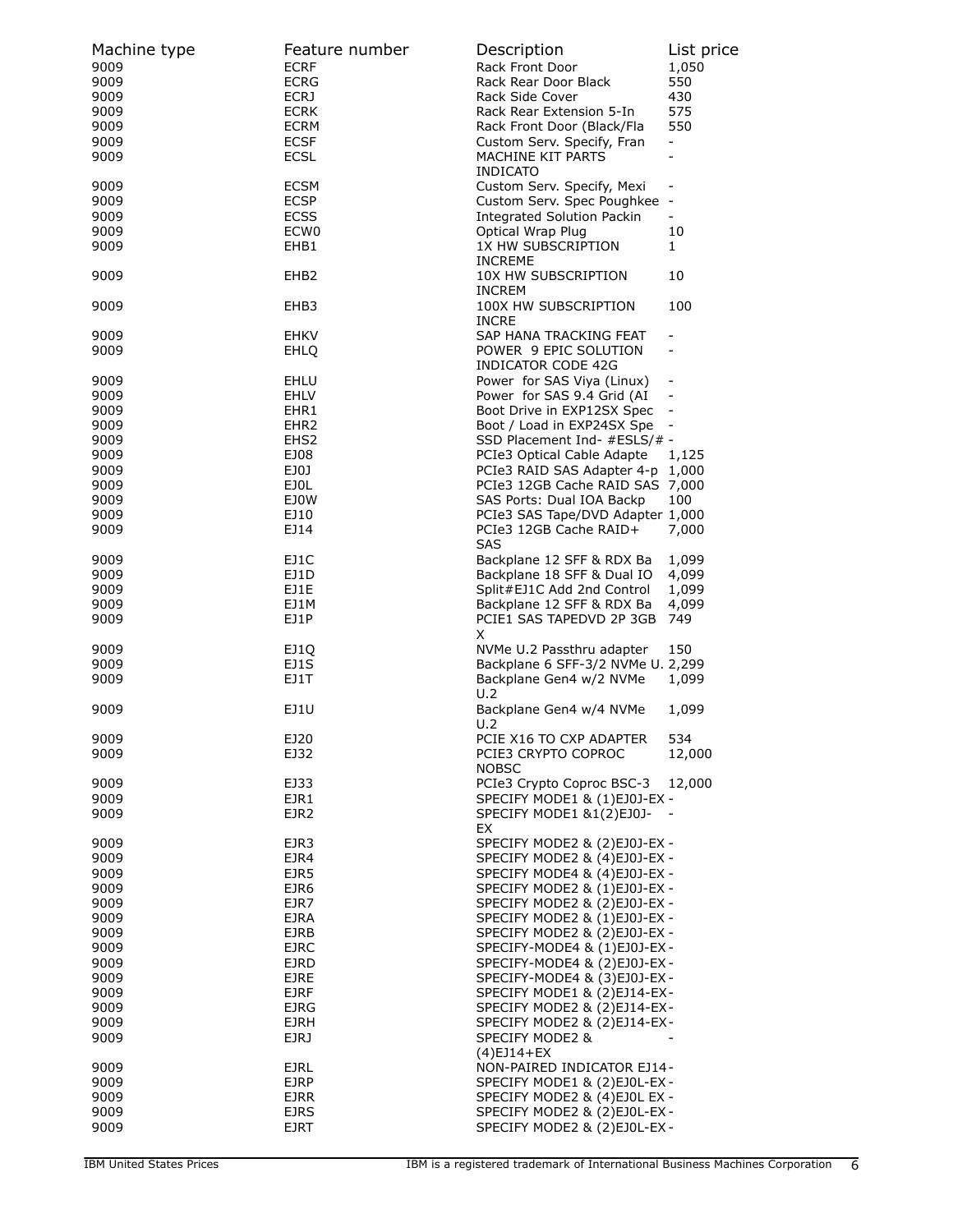| Machine type | Feature number   | Description                                                  | List price               |
|--------------|------------------|--------------------------------------------------------------|--------------------------|
| 9009         | <b>EJRU</b>      | NON-PAIRED INDICATOR EJ0L-                                   |                          |
| 9009         | EJU3             | Front IBM Bezel 12-Bay Bac                                   | 150                      |
| 9009         | EJU4             | Front OEM Bezel 12-Bay Bac                                   | 150                      |
| 9009         | EJUG             | Front IBM Bezel 18-Bay Bac                                   | 200                      |
| 9009         | <b>EJUH</b>      | Front OEM Bezel 18-Bay Bac                                   | 200                      |
| 9009         | <b>EJUK</b>      | Front IBM Bezel 6 SAS/4                                      | 200                      |
| 9009         | <b>EJUL</b>      | <b>NVMe</b><br>Front OEM Bezel 6SAS/4NVMe 200                |                          |
| 9009         | EJV0             | Specify Mode-1 & CEC Ports                                   |                          |
| 9009         | EJV1             | Specify Mode-1 for EXP12SX -                                 |                          |
|              | EJV2             |                                                              |                          |
| 9009<br>9009 | EJV3             | Specify Mode-1 for EXP12SX -<br>Specify Mode-2 for EXP12SX - |                          |
|              | EJV4             |                                                              |                          |
| 9009         |                  | Specify Mode-2 for EXP12SX -                                 |                          |
| 9009         | EJV5             | Specify Mode-4 for EXP12SX -                                 |                          |
| 9009         | EJV6             | Specify Mode-2 for EXP12SX -                                 |                          |
| 9009         | EJV7             | Specify Mode-2 for EXP12SX -                                 |                          |
| 9009         | <b>EJVA</b>      | Specify Mode-2 for EXP12SX -                                 |                          |
| 9009         | EJVB             | Specify Mode-2 for EXP12SX -                                 |                          |
| 9009         | EJVC             | Specify Mode-4 for EXP12SX -                                 |                          |
| 9009         | EJVD             | Specify Mode-4 for EXP12SX -                                 |                          |
| 9009         | <b>EJVE</b>      | Specify Mode-4 for EXP12SX                                   |                          |
| 9009         | <b>EJVF</b>      | Specify Mode-1 for EXP12SX -                                 |                          |
| 9009         | <b>EJVP</b>      | SPECIFY MODE-1 FOR<br>EXP12SX                                |                          |
| 9009         | EJW0             | Specify Mode-1 & CEC Ports                                   |                          |
| 9009         | EJW1             | Specify Mode-1 for EXP24SX                                   |                          |
| 9009         | EJW <sub>2</sub> | Specify Mode-1 for EXP24SX -                                 |                          |
| 9009         | EJW3             | Specify Mode-2 for EXP24SX                                   |                          |
| 9009         | EJW4             | Specify Mode-2 for EXP24SX                                   | $\overline{\phantom{a}}$ |
| 9009         | EJW5             | Specify Mode-4 for EXP24SX -                                 |                          |
| 9009         | EJW6             | Specify Mode-2 for EXP24SX                                   |                          |
| 9009         | EJW7             | Specify Mode-2 for EXP24SX -                                 |                          |
| 9009         | EJWA             | Specify Mode-2 for EXP24SX                                   |                          |
| 9009         | EJWB             | Specify Mode-2 for EXP24SX                                   | $\overline{\phantom{a}}$ |
| 9009         | <b>EJWC</b>      | Specify Mode-4 for EXP24SX -                                 |                          |
| 9009         | EJWD             | Specify Mode-4 for EXP24SX                                   |                          |
| 9009         | <b>EJWE</b>      | Specify Mode-4 for EXP24SX -                                 |                          |
| 9009         | EJWF             | Specify Mode-1 for EXP24SX                                   |                          |
| 9009         | EJWG             | Specify Mode-2 for EXP24SX                                   | $\overline{\phantom{a}}$ |
| 9009         | <b>EJWH</b>      | Specify Mode-2 for EXP24SX -                                 |                          |
| 9009         | EJWJ             | Specify Mode-2 for EXP24SX                                   |                          |
| 9009         | EJWP             | SPECIFY MODE-1 FOR                                           |                          |
|              |                  | EXP24SX                                                      |                          |
| 9009         | <b>EJWR</b>      | <b>SPECIFY MODE-2 FOR</b>                                    |                          |
|              |                  | EXP24SX                                                      |                          |
| 9009         | <b>EJWS</b>      | SPECIFY MODE-2 FOR                                           |                          |
|              |                  | EXP24SX                                                      |                          |
| 9009         | EJWT             | SPECIFY MODE-2 FOR<br>EXP24SX                                |                          |
| 9009         | ELC <sub>0</sub> | PDU Access Cord 0.38m                                        | 275                      |
| 9009         | ELC5             | POWER CORD - DRAWER TO 28                                    |                          |
|              |                  | <b>PDU</b>                                                   |                          |
| 9009         | ELS3             | <b>ES1F Load Source Specify</b>                              |                          |
| 9009         | ELS4             | #ESD4 Load Source Specify                                    |                          |
| 9009         | ELSA             | #ESDA Load Source Specify                                    |                          |
| 9009         | <b>ELSN</b>      | <b>ESDN LOAD SOURCE SPECIFY -</b>                            |                          |
| 9009         | <b>ELSQ</b>      | <b>ES1H Load Source Specify</b>                              |                          |
| 9009         | <b>ELSR</b>      | ES0R LOAD SOURCE SPECIFY -                                   |                          |
| 9009         | <b>ELST</b>      | <b>ESOT LOAD SOURCE SPECIFY -</b>                            |                          |
| 9009         | ELT0             | #ESFU Load Source Specify                                    |                          |
| 9009         | ELT1             | #ES81 Load Source Specify                                    |                          |
| 9009         | ELT <sub>2</sub> | #ESF2 Load Source Specify                                    | $\overline{\phantom{a}}$ |
| 9009         | ELT4             | #ESF4 Load Source Specify                                    |                          |
| 9009         | ELT6             | ES86 LOAD SOURCE SPECIFY -                                   |                          |
|              |                  | WD0119                                                       |                          |
| 9009         | ELT8             | #ESF8 Load Source Specify                                    |                          |
| 9009         | ELT9             | ES79 LOAD SOURCE SPECIFY -                                   |                          |
|              |                  | WD0119                                                       |                          |
| 9009         | ELTA             | ESFA LOAD SOURCE SPECIFY -                                   |                          |
| 9009         | ELTD             | WD1118<br>ES8D LOAD SOURCE SPECIFY -                         |                          |
|              |                  | WD0119                                                       |                          |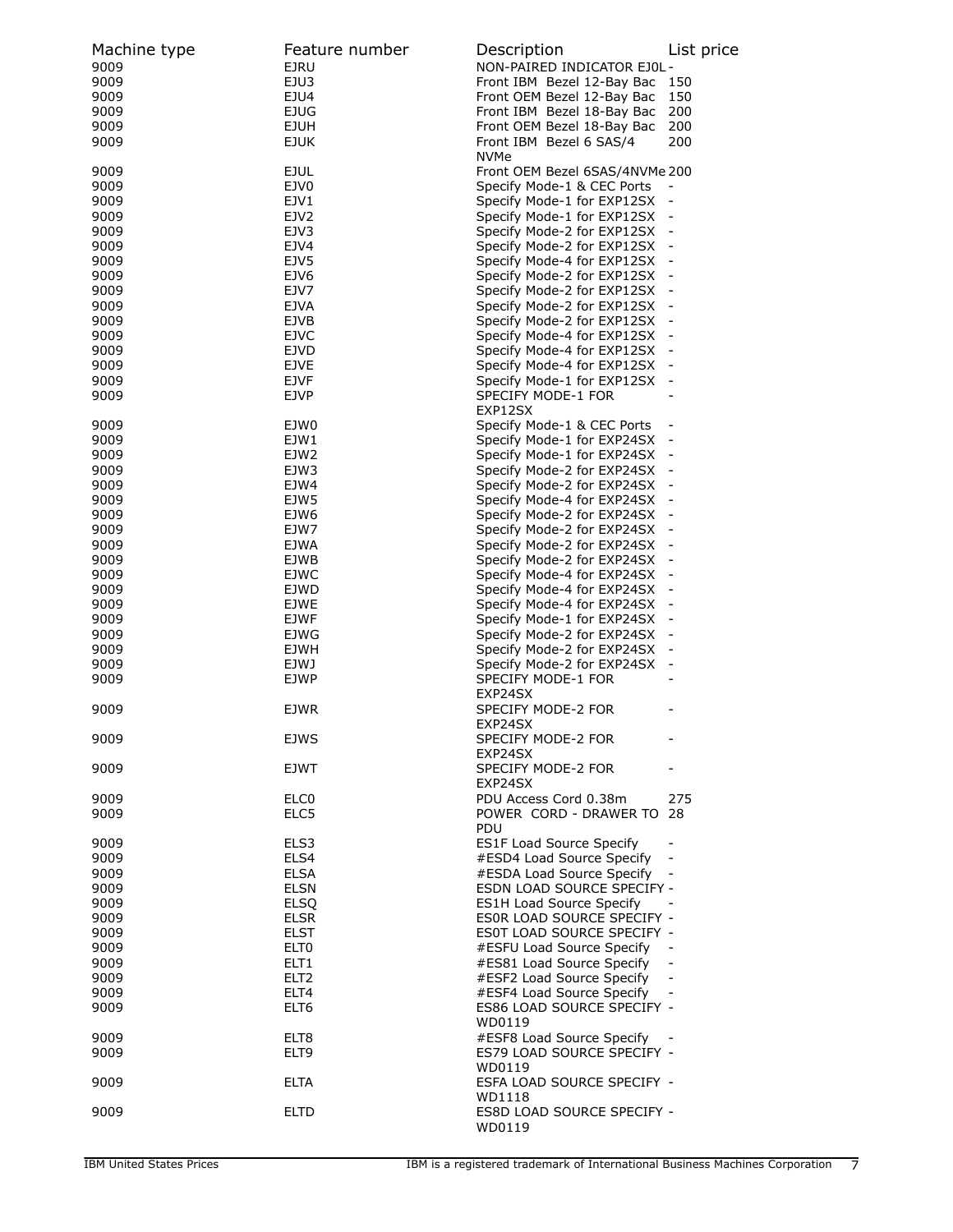| Machine type<br>9009 | Feature number<br><b>ELTE</b> | Description<br>ESFE LOAD SOURCE SPECIFY -                 | List price |
|----------------------|-------------------------------|-----------------------------------------------------------|------------|
| 9009                 | <b>ELTF</b>                   | WD1118<br>ES7F LOAD SOURCE SPECIFY -                      |            |
| 9009                 | <b>ELTG</b>                   | WD0119<br>ES8G LOAD SOURCE SPECIFY -<br>WD0119            |            |
| 9009<br>9009         | <b>ELTK</b><br><b>ELTL</b>    | #ES8K Load Source Specify -<br>ES7L LOAD SOURCE SPECIFY - |            |
| 9009                 | <b>ELTN</b>                   | WD0119<br>ESFN LOAD SOURCE SPECIFY -<br>5 WD1118          |            |
| 9009                 | <b>ELTP</b>                   | ES8P LOAD SOURCE SPECIFY -                                |            |
| 9009                 | <b>ELTQ</b>                   | WD0119<br>ES7Q LOAD SOURCE SPECIFY -<br>WD0119            |            |
| 9009                 | ELTR                          | ES8R LOAD SOURCE SPECIFY -<br>WD0119                      |            |
| 9009                 | <b>ELTS</b>                   | #ESFS Load Source Specify                                 |            |
| 9009                 | ELTU                          | #ESEU Load Source Specify -                               |            |
| 9009                 | <b>ELTW</b>                   | <b>ES8W LOAD SOURCE SPECIFY -</b>                         |            |
| 9009                 | <b>ELTY</b>                   | WD0119<br>ESEY LOAD SOURCE SPECIFY -<br>2 WD1118          |            |
| 9009                 | <b>ELUJ</b>                   | #ESNJ Load Source Specify                                 |            |
| 9009                 | <b>ELUL</b>                   | #ESNL Load Source Specify                                 |            |
| 9009                 | <b>ELUN</b>                   | #ESNN Load Source Specify -                               |            |
| 9009                 | <b>ELUO</b>                   | #ESNQ Load Source Specify -                               |            |
| 9009                 | <b>ELUW</b>                   | EC5W Load Source Specify                                  |            |
| 9009                 | ELZ1                          | ES91 LOAD SOURCE SPECIFY -                                |            |
| 9009                 | ELZ <sub>2</sub>              | ESE2 LOAD SOURCE SPECIFY -                                |            |
| 9009                 | ELZ3                          | WD0119<br>ES93 LOAD SOURCE SPECIFY -<br>WD0119            |            |
| 9009                 | ELZ4                          | ES84 LOAD SOURCE SPECIFY -<br>WD0119                      |            |
| 9009<br>9009         | ELZ5<br>ELZ6                  | ES95 LOAD SOURCE SPECIFY -<br>ESG6 LOAD SOURCE SPECIFY -  |            |
|                      |                               | WD0819                                                    |            |
| 9009                 | ELZ7                          | ES97 LOAD SOURCE SPECIFY -<br>WD0119                      |            |
| 9009                 | ELZ8                          | ESE8 LOAD SOURCE SPECIFY -<br>WD0119                      |            |
| 9009                 | ELZ9                          | ESM9 LOAD SOURCE SPECIFY -<br>WD0819                      |            |
| 9009                 | <b>ELZA</b>                   | ESGA LOAD SOURCE SPECIFY -<br>WD0819                      |            |
| 9009                 | ELZB                          | ESNB LOAD SOURCE SPECIFY -                                |            |
| 9009                 | <b>ELZC</b>                   | <b>ESGC LOAD SOURCE SPECIFY -</b><br>WD0819               |            |
| 9009                 | <b>ELZD</b>                   | ESND LOAD SOURCE SPECIFY -                                |            |
| 9009                 | <b>ELZE</b>                   | ESGE LOAD SOURCE SPECIFY -<br>WD0819                      |            |
| 9009                 | ELZF                          | ESNF LOAD SOURCE SPECIFY -                                |            |
| 9009                 | ELZG                          | <b>ESGG LOAD SOURCE SPECIFY -</b><br>WD0819               |            |
| 9009                 | <b>ELZH</b>                   | ESNH LOAD SOURCE SPECIFY -                                |            |
| 9009                 | ELZJ                          | ESGJ LOAD SOURCE SPECIFY -<br>WD0819                      |            |
| 9009                 | ELZK                          | ESHK LOAD SOURCE SPECIFY -<br>WD0819                      |            |
| 9009                 | <b>ELZL</b>                   | ESGL LOAD SOURCE SPECIFY -<br>WD0819                      |            |
| 9009                 | ELZM                          | ESHM LOAD SOURCE SPECIFY -<br>WD0819                      |            |
| 9009                 | <b>ELZN</b>                   | ESGN LOAD SOURCE SPECIFY -<br>WD0819                      |            |
| 9009                 | <b>ELZQ</b>                   | ESGQ LOAD SOURCE SPECIFY -<br>WD0819                      |            |
| 9009                 | ELZR                          | ESMR LOAD SOURCE SPECIFY -<br>WD0819                      |            |
| 9009                 | <b>ELZS</b>                   | ESGS LOAD SOURCE SPECIFY -<br>WD0819                      |            |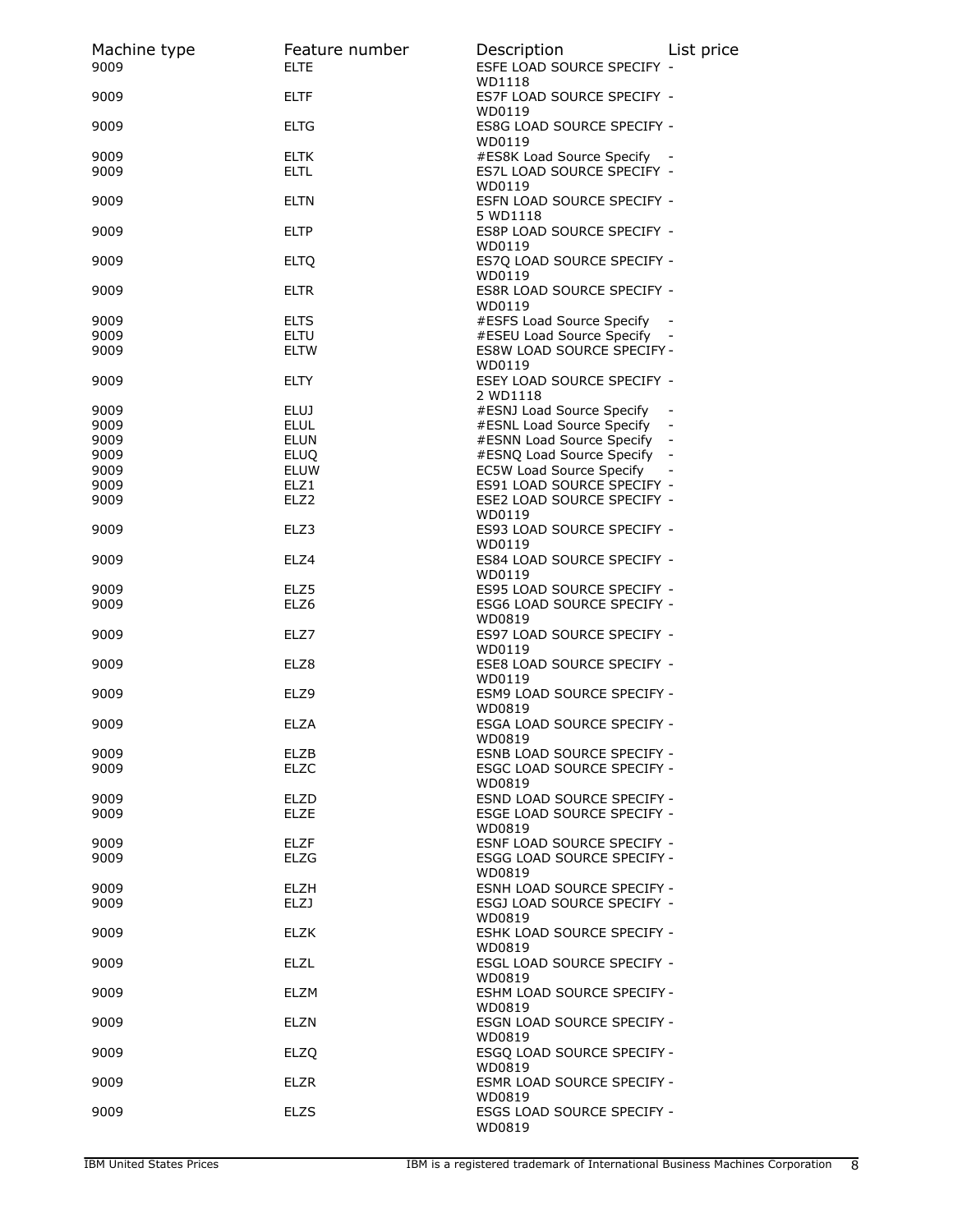| Machine type<br>9009 | Feature number<br><b>ELZT</b> | Description<br>ESHT LOAD SOURCE SPECIFY -      | List price     |
|----------------------|-------------------------------|------------------------------------------------|----------------|
| 9009                 | ELZV                          | WD0819<br>ESHV LOAD SOURCE SPECIFY -<br>WD0819 |                |
| 9009                 | ELZZ                          | ES8Z LOAD SOURCE SPECIFY -<br>WD0119           |                |
| 9009                 | <b>EM60</b>                   | 8 GB DDR4 2666 RDIMM                           | 399            |
| 9009                 | EM62                          | 16 GB DDR4 Memory                              | 569            |
| 9009                 | EM63                          | 32 GB DDR4 Memory                              | 1,099          |
| 9009                 | EM64                          | 64 GB DDR4 Memory                              | 2,299          |
| 9009                 | <b>EM65</b>                   | 128 GB DDR4 Memory                             | 4,999          |
| 9009                 | EM67                          | 512GB (16X32GB) MEMORY<br>DIM                  | 9,840          |
| 9009                 | EMX0                          | PCIe Gen3 I/O Expansion Dr                     | 4,198          |
| 9009                 | EMXA                          | AC Power Supply Conduit                        | 210            |
| 9009                 | EMXF                          | PCIe3 6-Slot Fanout Module<br>WD1217           | 3,561          |
| 9009                 | EMXG                          | PCIe3 6-Slot Fanout Module                     | 3,561          |
| 9009                 | <b>EMXH</b>                   | PCIE3 6-SLOT FANOUT MOD                        | 3,561          |
| 9009                 | EN01                          | 1m 10GbE Cable SFP+ Act Tw 100                 |                |
| 9009                 | EN <sub>02</sub>              | 3m 10GbE Cable SFP+ Act Tw 120                 |                |
| 9009                 | EN <sub>03</sub>              | 5m 10GbE Cable SFP+ Act Tw 150                 |                |
| 9009                 | <b>EN0A</b>                   | PCIe3 16Gb 2-port Fibre Ch 3,800               |                |
| 9009                 | EN <sub>0</sub> G             | PCIE2 8GB 2-PORT FIBRE CHA2,900<br>WD0520      |                |
| 9009                 | <b>ENOH</b>                   | PICe3 4-port 10Gb FCoE & 1 3,500               |                |
| 9009                 | <b>ENOK</b>                   | PCIe3 4-port 10GB FCoE & 1 2,800               |                |
| 9009                 | <b>ENOS</b>                   | PCIe2 4-pt(10+1 GbE)SR+RJ41,600                |                |
| 9009                 | ENOU                          | PCIe2 4-pt(10+1GbE)CRSR<br>+RJ                 | 1,200          |
| 9009                 | ENOW                          | PCIe2 2-pt 10/1GbE BaseT R 950                 |                |
| 9009                 | EN12                          | PCIE2 8GB 4-PORT FIBRE CHA5,000                |                |
|                      |                               | WD0520                                         |                |
| 9009                 | EN13                          | PCIE 1-PORT BISYNC<br>ADAPTER WD0418           | 2,579          |
| 9009                 | <b>EN15</b>                   | PCIe3 4-port 10GbE SR Adap 2,950               |                |
| 9009                 | EN1A                          | PCIe3 32Gb 2-port FC Adapt 4,200               |                |
| 9009                 | EN <sub>1</sub> C             | PCIe3 16Gb 4-port FC Adapt 6,150               |                |
| 9009                 | EN1G                          | PCIe3 2-Port 16Gb FC Adapter 2,775             |                |
| 9009                 | ENS <sub>1</sub>              | LOAD SOURCE NAME SPACE<br>SIZ.                 |                |
| 9009                 | ENS <sub>2</sub>              | LOAD SOURCE NAME SPACE<br>SIZ                  | $\sim$ $-$     |
| 9009                 | <b>ENSA</b>                   | 200GB IBM i NVMe Load<br>Sourc                 |                |
| 9009                 | <b>ENSB</b>                   | 400GB IBM i NVMe Load<br>Source                |                |
| 9009                 | EP5E                          | 8-core 3.8/4.0 GHz POWER9™20,072               |                |
| 9009                 | EP5F                          | 10-core 3.5/3.9 GHz POWER9 24,172              |                |
| 9009                 | EP5G                          | 12-core 3.4/3.9 GHz POWER 33,775               |                |
| 9009                 | EP5H                          | 11-core 3.45/3.9 GHz<br>POWER9                 | 25,391         |
| 9009                 | EP6E                          | One Proc Activation for EP5E                   |                |
| 9009                 | EP6F                          | One Proc Activation for EP5F                   |                |
| 9009                 | EP6G                          | one Proc Activation for EP5G -                 |                |
| 9009                 | EP6H                          | One Proc Activation for EP5H -                 |                |
| 9009                 | EPA0                          | DEACTIVATION OF LPM                            | $\blacksquare$ |
| 9009                 | <b>EPTH</b>                   | Horizontal PDU Mounting Ha                     | 37             |
| 9009                 | EPTJ                          | HIGH FUNCTION 9XC19 PDU<br>WD0420              | 916            |
| 9009                 | <b>EPTL</b>                   | HIGH FUNCTION 9XC19 PDU 1,145<br>3P WD0420     |                |
| 9009                 | <b>EPTN</b>                   | HIGH FUNCTION 12XC13 PDU 1,069<br>WD0420       |                |
| 9009                 | <b>EPTQ</b>                   | HIGH FUNCTION 12XC13 PDU 1,145<br>3 WD0420     |                |
| 9009                 | EQ0Q                          | QTY 150 OF ES0Q 387GB 4K 538,200<br>S WD0718   |                |
| 9009                 | EQ0R                          | QTY 150 OF ES0R 387GB 4K S538,200<br>WD0718    |                |
| 9009                 | EQ0S                          | QTY 150 OF ES0S 775GB 4K S930,000<br>WD0718    |                |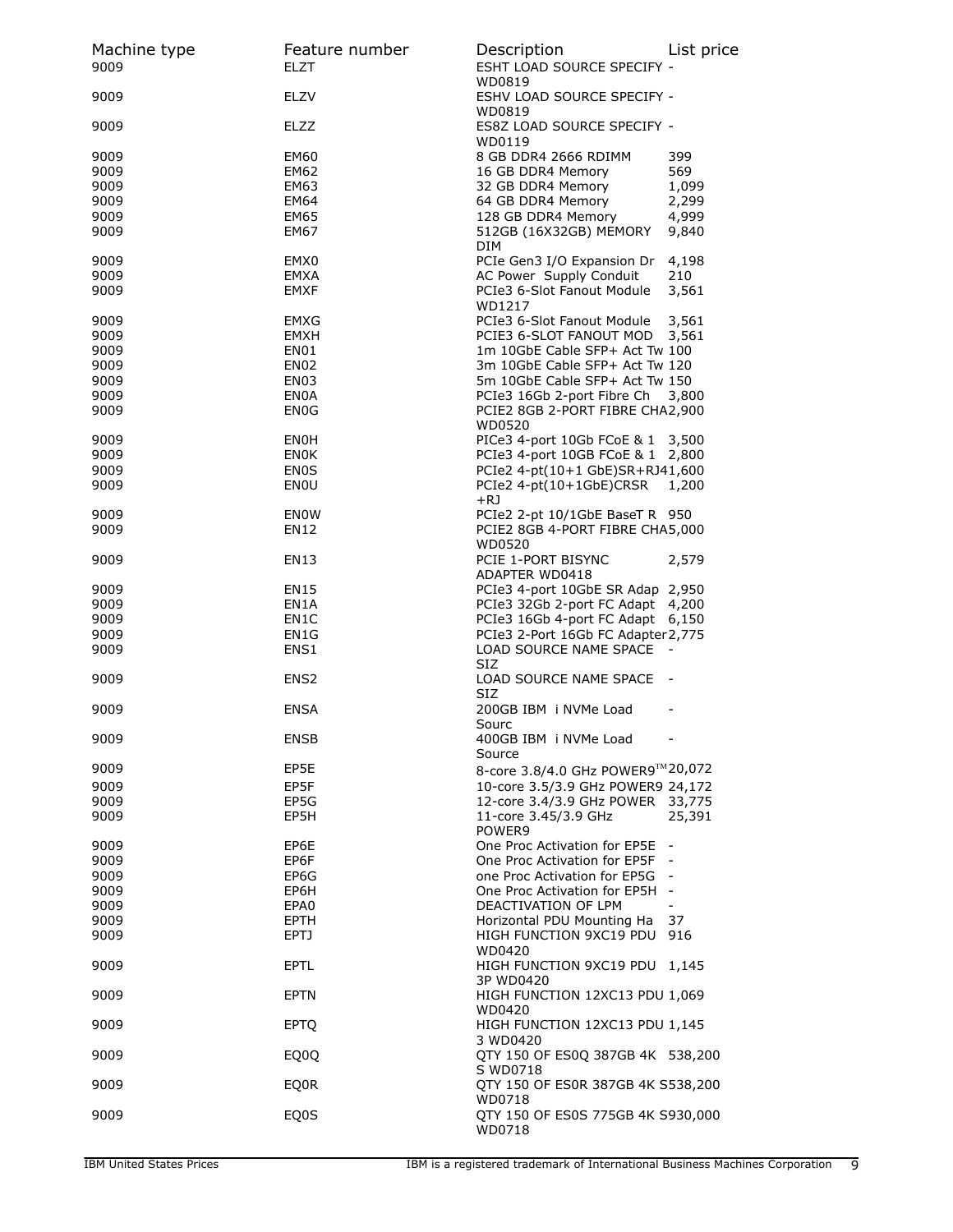| Machine type | Feature number             | Description                                                                      | List price         |
|--------------|----------------------------|----------------------------------------------------------------------------------|--------------------|
| 9009         | EQ0T                       | QTY 150 OF ES0T 775GB 4K S930,000<br>WD0718                                      |                    |
| 9009         | EQ62                       | Qty 150 #ES62 3.86TB LFF D 107,250                                               |                    |
| 9009         | EQ64                       | Qty 150 #ES64 7.72TB LFF D 197,250                                               |                    |
| 9009         | EQ78                       | QTY 150 ES78 SSD 387GB                                                           | 397,350            |
| 9009         | EQ79                       | 5XX WD0119<br>QTY 150 ES79 SSD 387GB                                             | 397,350            |
| 9009         | EQ7E                       | 5XX WD0718<br>QTY 150 ES7E SSD 775GB<br>5XX WD0119                               | 667,350            |
| 9009         | EQ7F                       | QTY 150 ES7F SSD 775GB<br>5XX WD0718                                             | 667,350            |
| 9009         | EQ80                       | Quantity 150 of ES80 1.9TB<br>WD0118                                             | 659,850            |
| 9009         | EQ81                       | Quantity 150 of ES81 1.9TB<br>WD0118                                             | 659,850            |
| 9009         | EQ85                       | QTY 150 ES85 SSD 387GB 4K 359,850<br>WD0119                                      |                    |
| 9009         | EQ86                       | QTY 150 ES86 SSD 387GB 4K 359,850<br>WD0119                                      |                    |
| 9009         | EQ8C                       | QTY 150 ES8C SSD 775GB 4K 629,850<br>WD0119                                      |                    |
| 9009         | EQ8D                       | QTY 150 ES8D SSD 775GB 4K 629,850<br>WD0119                                      |                    |
| 9009         | EQ8F                       | QTY 150 ES8F SSD 1.55TB 4K 1,199,850<br>WD0119                                   |                    |
| 9009         | EQ8G                       | QTY 150 ES8G SSD 1.55TB 4K1,199,850<br>WD0119                                    |                    |
| 9009         | EQ8Y                       | QUANTITY 150 OF ES8Y<br>931GB WD0119                                             | 341,250            |
| 9009         | EQ8Z                       | QUANTITY 150 OF ES8Z<br>931GB WD0119                                             | 341,250            |
| 9009         | EQ96                       | QUANTITY 150 OF ES96 1.86T641,250<br>WD0119                                      |                    |
| 9009         | EQ97                       | QUANTITY 150 OF ES97 1.86T641,250<br>WD0119                                      |                    |
| 9009         | EQD <sub>2</sub>           | QUANTITY 150 ESD2 1.1TB DI190,500<br>WD0718                                      |                    |
| 9009         | EQD3                       | QUANTITY 150 ESD3 1.2TB DI190,500<br>WD0718                                      |                    |
| 9009         | EQDN                       | QTY150 OF ESDN 571GB 15K 205,500<br>H WD0718                                     |                    |
| 9009         | <b>EQDP</b>                | QTY150 OF ESDP 600GB 15K 205,500<br>H WD0718                                     |                    |
| 9009         | EQE7                       | QUANTITY 150 OF ESE7 3.72T1,136,250<br>WD0119                                    |                    |
| 9009         | EQE8                       | QUANTITY 150 OF ESE8 3.72T1,136,250<br>WD0119                                    |                    |
| 9009         | EQEU                       | Quantity 150 of #ESEU 571                                                        | 86,850             |
| 9009<br>9009 | <b>EQEV</b><br><b>EQEY</b> | Quantity 150 of #ESEV 600G 86,850<br><b>QUANTITY 150 OF ESEY 283</b><br>G WD1118 | 108,000            |
| 9009         | EQEZ                       | QUANTITY 150 OF ESEZ<br>300GB WD1118                                             | 108,000            |
| 9009         | EQF <sub>2</sub>           | Quantity 150 of #ESF2 1.2                                                        | 180,000            |
| 9009         | EQF3                       | Quantity 150 of #ESF3 1.2T                                                       | 180,000            |
| 9009         | <b>EQFN</b>                | <b>OUANTITY 150 OF ESFN</b>                                                      | 225,000            |
| 9009         | <b>EQFP</b>                | 571GB WD1118<br>QUANTITY 150 OF ESFP                                             | 195,000            |
|              |                            | 600GB WD1118                                                                     |                    |
| 9009         | <b>EQFS</b>                | Quantity 150 of #ESFS 1.7T                                                       | 270,000            |
| 9009<br>9009 | <b>EQFT</b><br>EQG5        | Quantity 150 of #ESFT 1.8T<br>QUANTITY 150 OF ESG5                               | 270,000<br>356,250 |
| 9009         | EQG6                       | WD0819<br>QUANTITY 150 OF ESG6<br>WD0718                                         | 356,250            |
| 9009         | EQGB                       | QUANTITY 150 OF ESGB<br>WD0819                                                   | 326,250            |
| 9009         | <b>EQGC</b>                | QUANTITY 150 OF ESGC<br>WD0819                                                   | 326,250            |
| 9009         | <b>EQGF</b>                | QUANTITY 150 OF ESGF<br>WD0819                                                   | 506,250            |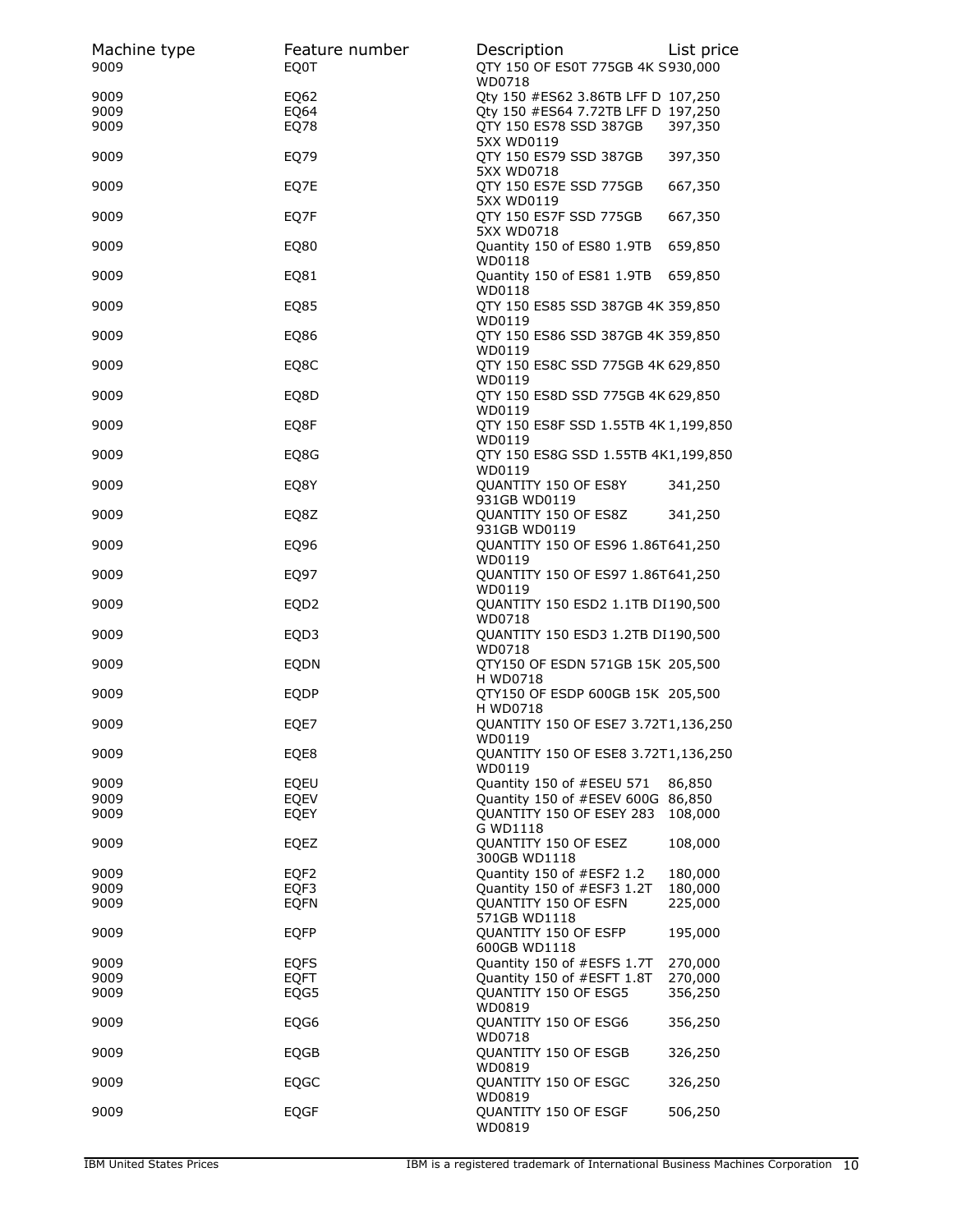| Machine type<br>9009 | Feature number<br>EQGG | Description<br>QUANTITY 150 OF ESGG<br>WD0718                          | List price<br>506,250 |
|----------------------|------------------------|------------------------------------------------------------------------|-----------------------|
| 9009                 | <b>EQGK</b>            | QUANTITY 150 OF ESGK<br>WD0819                                         | 476,250               |
| 9009                 | EQGL                   | QUANTITY 150 OF ESGL<br>WD0819                                         | 476,250               |
| 9009                 | <b>EQGP</b>            | QUANTITY 150 OF ESGP<br>WD0819                                         | 896,250               |
| 9009                 | <b>EQGQ</b>            | QUANTITY 150 OF ESGQ<br>WD0819                                         | 896,250               |
| 9009                 | <b>ER94</b>            | QUANTITY 150 OF ES94<br>387GB                                          | 326,250               |
| 9009                 | <b>ER95</b>            | QUANTITY 150 OF ES95<br>387GB                                          | 326,250               |
| 9009                 | ERF1                   | RFID Tags for Compute Node 20                                          |                       |
| 9009<br>9009         | ERG0<br><b>ERGV</b>    | Rear rack extension<br>QUANTITY 150 OF ESGV<br>387GB                   | 343<br>356,250        |
| 9009                 | ERGZ                   | QUANTITY 150 OF ESGZ<br>775GB                                          | 506,250               |
| 9009                 | <b>ERHJ</b>            | QUANTITY 150 OF ESHJ<br>WD0819                                         | 333,750               |
| 9009                 | <b>ERHK</b>            | <b>QUANTITY 150 OF ESHK</b><br>WD0819                                  | 333,750               |
| 9009                 | <b>ERHL</b>            | QUANTITY 150 OF ESHL<br>WD0819                                         | 599,850               |
| 9009                 | ERHM                   | QUANTITY 150 OF ESHM<br>WD0819                                         | 599,850               |
| 9009                 | <b>ERHN</b>            | QUANTITY 150 OF ESHN<br>WD0819                                         | 2,249,850             |
| 9009                 | ERJ0                   | QUANTITY 150 OF ESJ0<br>931GB                                          | 333,750               |
| 9009                 | ERJ1                   | QUANTITY 150 OF ESJ1<br>931GB                                          | 333,750               |
| 9009                 | ERJ2                   | QUANTITY 150 OF ESJ2 1.86T 599,850                                     |                       |
| 9009                 | ERJ3                   | QUANTITY 150 OF ESJ3 1.86T 599,850                                     |                       |
| 9009                 | ERJ4                   | QUANTITY 150 OF ESJ4 3.72T 1,019,850                                   |                       |
| 9009                 | ERJ5                   | QUANTITY 150 OF ESJ5 3.72T 1,019,850                                   |                       |
| 9009                 | ERJ6                   | QUANTITY 150 OF ESJ6 7.45T 2,249,850                                   |                       |
| 9009                 | ERJ7                   | QUANTITY 150 OF ESJ7 7.45T 2,249,850                                   |                       |
| 9009                 | ERM8                   | QUANTITY 150 OF ESM8<br>WD0819                                         | 1,019,850             |
| 9009                 | ERM9                   | QUANTITY 150 OF ESM9<br>WD0819                                         | 1,019,850             |
| 9009                 | ERNA                   | <b>QUANTITY 150 OF ESNA</b><br>775GB                                   | 476,250               |
| 9009                 | ERNB                   | QUANTITY 150 OF ESNB<br>775GB                                          | 476,250               |
| 9009                 | ERNE                   | QUANTITY 150 OF ESNE<br>1.55T                                          | 896,250               |
| 9009                 | <b>ERNF</b>            | <b>QUANTITY 150 OF ESNF 1.55T896,250</b>                               |                       |
| 9009                 | ES <sub>0</sub>        | 387GB SFF-2 4K SSD AIXLIN 3,588<br>WD0718                              |                       |
| 9009                 | <b>ESOR</b>            | 387GB SFF-2 4K SSD FOR<br>IBM WD0718                                   | 3,588                 |
| 9009                 | <b>ES0S</b>            | 775GB SFF-2 4K SSD AIXLIN 6,200<br>WD0718                              |                       |
| 9009                 | <b>ES0T</b>            | 775GB SFF-2 4K SSD FOR<br>IBM WD0718                                   | 6,200                 |
| 9009                 | ES1E                   | 1.6TB Enterprise 4K NVMe U.22,799                                      |                       |
| 9009                 | ES1F                   | 1.6TB Enterprise 4K NVMe U.22,799                                      |                       |
| 9009                 | ES1G                   | 3.2TB Enterprise 4K NVMe U.24,999<br>3.2TB Enterprise 4K NVMe U.24,999 |                       |
| 9009<br>9009         | ES1H<br><b>ES62</b>    | 3.86TB 7200 RPM SAS LFF Di 715                                         |                       |
| 9009                 | ES64                   | 7.72TB 7200 RPM SAS LFF Di 1,315                                       |                       |
| 9009                 | <b>ES78</b>            | 387GB SFF-2 SSD 5XX FOR AI2,649                                        |                       |
| 9009                 | ES79                   | WD0119<br>387GB SFF-2 SSD 5XX FOR IB2,649                              |                       |
|                      |                        | WD0718                                                                 |                       |
| 9009                 | ES7E                   | 775GB SFF-2 SSD 5XX FOR AI4,449<br>WD0119                              |                       |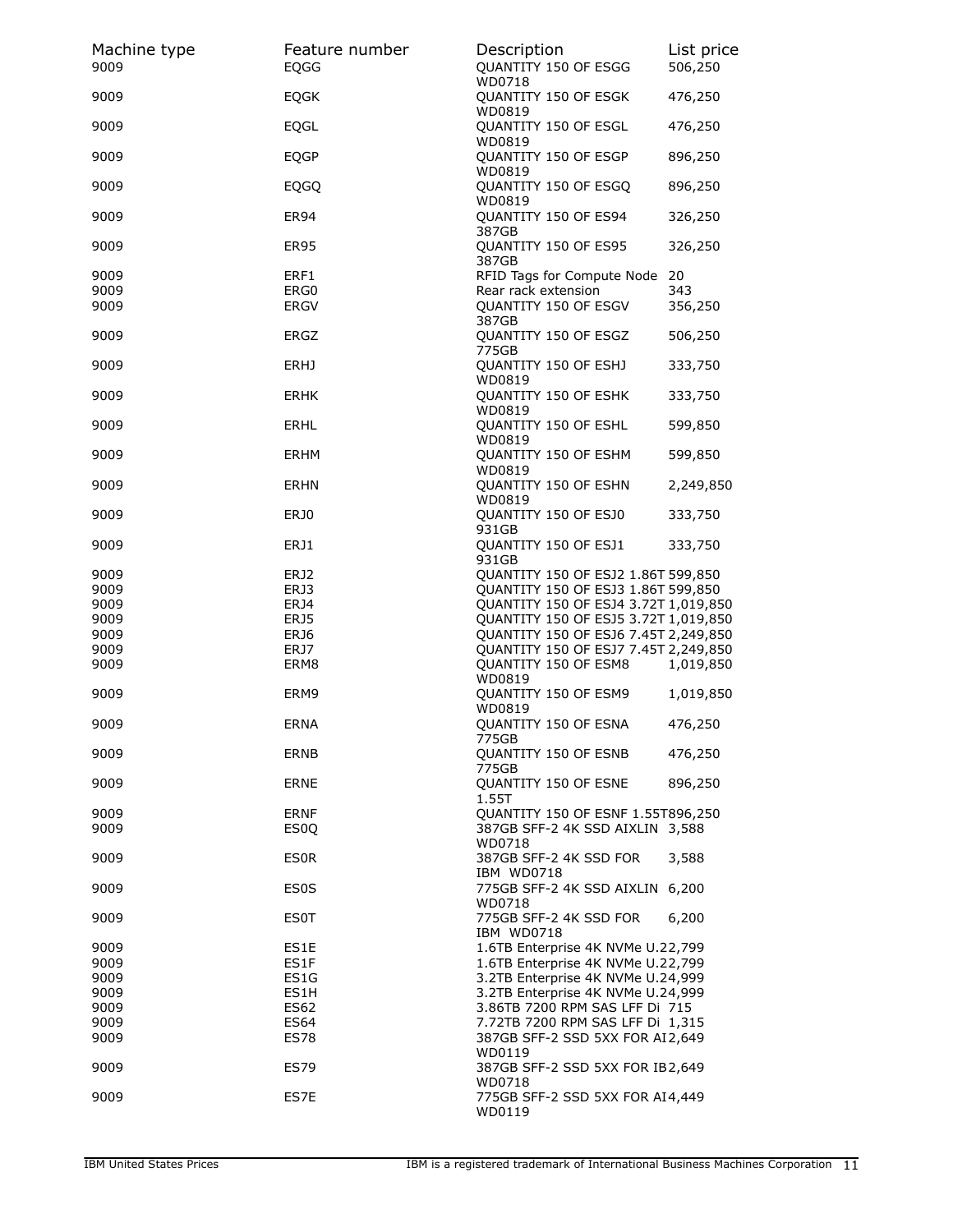| Machine type<br>9009 | Feature number<br>ES7F | Description<br>775GB SFF-2 SSD 5XX FOR IB4,449<br>WD0718                      | List price |
|----------------------|------------------------|-------------------------------------------------------------------------------|------------|
| 9009                 | ES7K                   | 387GB SFF-3 SSD 5XX FOR AI2,649<br>WD0119                                     |            |
| 9009<br>9009         | ES7L<br>ES7P           | 387GB SFF-3 SSD 5xx for IB 2,649<br>775GB SFF-3 SSD 5XX FOR AI4,449           |            |
| 9009<br>9009         | ES7Q<br><b>ES80</b>    | WD0119<br>775GB SFF-3 SSD 5xx for IB 4,449<br>1.9TB RI SAS 4k SFF-2 SSD 4,399 |            |
| 9009                 | <b>ES81</b>            | WD0118<br>1.9TB RI SAS 4k SFF-2 SSD 4,399<br>WD0118                           |            |
| 9009                 | <b>ES83</b>            | 931GB MAINSTREAM SAS 4K 2,275<br><b>SS WD0119</b>                             |            |
| 9009                 | <b>ES84</b>            | 931GB MAINSTREAM SAS 4K 2,275<br><b>SS WD0119</b>                             |            |
| 9009                 | <b>ES85</b>            | 387GB SFF-2 SSD 4K FOR AIX 2,399<br>WD0119                                    |            |
| 9009                 | <b>ES86</b>            | 387GB SFF-2 SSD 4K FOR<br>IBM WD0119                                          | 2,399      |
| 9009                 | ES8C                   | 775GB SFF-2 SSD 4K FOR AIX4,199<br>WD0119                                     |            |
| 9009                 | ES8D                   | 775GB SFF-2 SSD 4K FOR<br>IBM WD0119                                          | 4,199      |
| 9009                 | ES8F                   | 1.55TB SFF-2 SSD 4K FOR AI 7,999<br>WD0119                                    |            |
| 9009                 | ES8G                   | 1.55TB SFF-2 SSD 4K FOR IB 7,999<br>WD0119                                    |            |
| 9009                 | ES8J                   | 1.9TB RI SAS 4k SFF-3 SSD 4,399<br>WD0118                                     |            |
| 9009                 | ES8K                   | 1.9TB RI SAS 4k SFF-3 SSD 4,399<br>WD0118                                     |            |
| 9009                 | ES8N                   | 387GB SFF-3 SSD 4K FOR AIX2,399<br>WD0119                                     |            |
| 9009                 | ES8P                   | 387GB SFF-3 SSD 4K FOR                                                        | 2,399      |
| 9009                 | ES8Q                   | IBM WD0119<br>775GB SFF-3 SSD 4K FOR AIX4,199                                 |            |
| 9009                 | ES8R                   | WD0119<br>775GB SFF-3 SSD 4K FOR<br>IBM WD0119                                | 4,199      |
| 9009                 | ES8V                   | 1.55TB SFF-3 SSD 4K FOR AI 7,999<br>WD0119                                    |            |
| 9009                 | ES8W                   | 1.55TB SFF-3 SSD 4K FOR IB 7,999                                              |            |
| 9009                 | ES8Y                   | WD0119<br>931GB MAINSTREAM SAS 4K 2,275                                       |            |
| 9009                 | ES8Z                   | SS WD0119<br>931GB MAINSTREAM SAS 4K 2,275                                    |            |
| 9009                 | <b>ES90</b>            | SS WD0119<br>387GB ENTERPRISE SAS 4K<br><b>SF</b>                             | 2,175      |
| 9009                 | ES91                   | 387GB ENTERPRISE SAS 4K<br>SF                                                 | 2.175      |
| 9009                 | ES92                   | 1.86TB MAINSTREAM SAS 4K 4,275                                                |            |
| 9009                 | ES93                   | S WD0119<br>1.86TB MAINSTREAM SAS 4K 4,275                                    |            |
| 9009                 | <b>ES94</b>            | S WD0119<br>387GB ENTERPRISE SAS 4K 2,175<br>SF                               |            |
| 9009                 | <b>ES95</b>            | 387GB ENTERPRISE SAS 4K<br>SF                                                 | 2,175      |
| 9009                 | <b>ES96</b>            | 1.86TB MAINSTREAM SAS 4K 4,275<br>S WD0119                                    |            |
| 9009                 | ES97                   | 1.86TB MAINSTREAM SAS 4K 4,275                                                |            |
| 9009                 | ESB <sub>0</sub>       | S WD0119<br><b>387GB ENTERPRISE SAS</b>                                       | 2,149      |
| 9009                 | ESB <sub>2</sub>       | 5XXSF<br>387GB ENTERPRISE SAS                                                 | 2,149      |
| 9009                 | ESB4                   | 5XXSF<br>775GB ENTERPRISE SAS                                                 | 3,049      |
| 9009                 | ESB6                   | 5XXSF<br>775GB ENTERPRISE SAS<br>5XXSF                                        | 3,049      |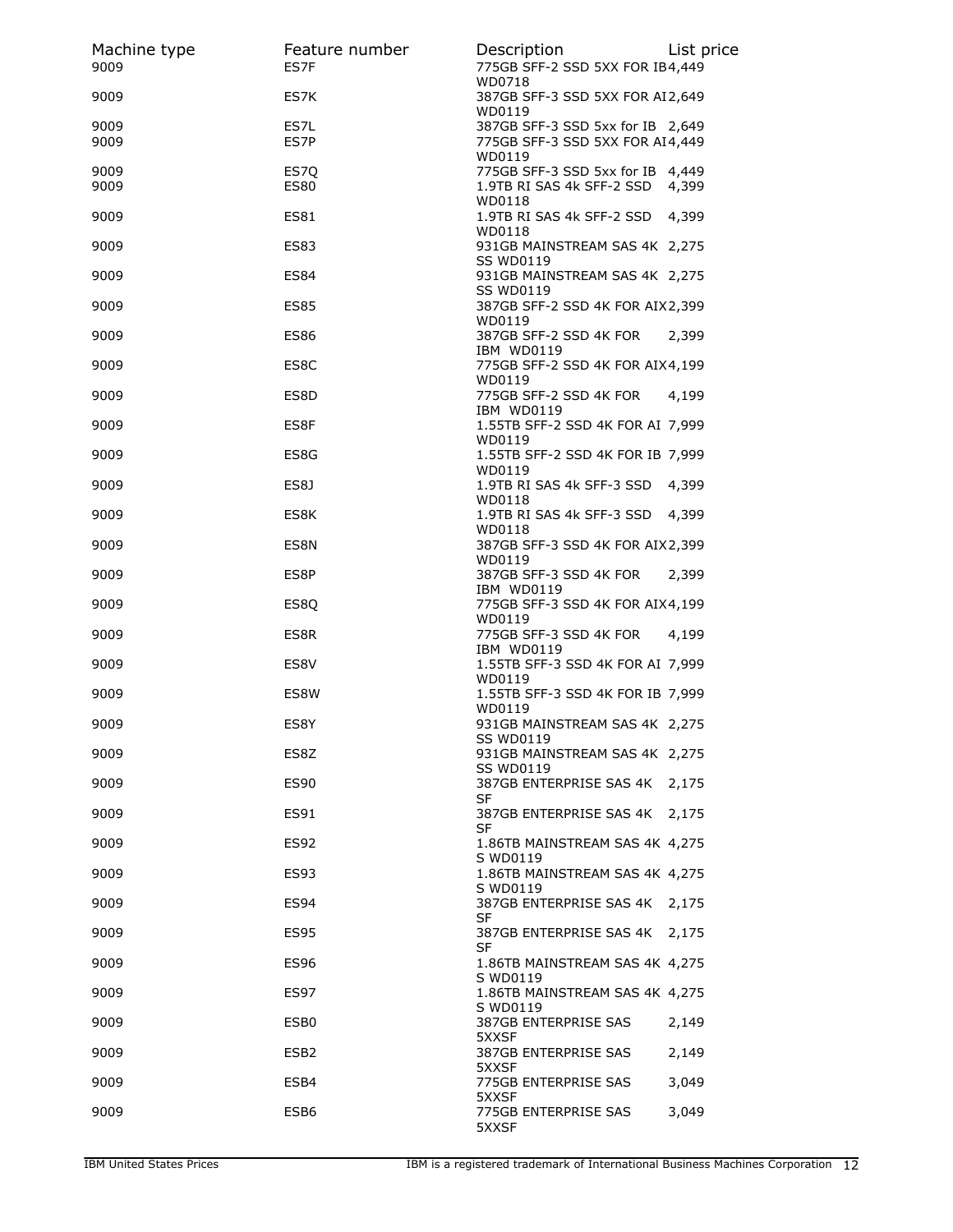| Machine type<br>9009 | Feature number<br>ESB8     | Description<br>387GB ENTERPRISE SAS 4K<br>SF                                 | List price<br>1,949 |
|----------------------|----------------------------|------------------------------------------------------------------------------|---------------------|
| 9009                 | ESB <sub>9</sub>           | 387GB ENTERPRISE SAS 4K<br><b>SF</b>                                         | 1,949               |
| 9009                 | <b>ESBA</b>                | 387GB ENTERPRISE SAS 4K<br>SF                                                | 1,949               |
| 9009                 | <b>ESBB</b>                | 387GB ENTERPRISE SAS 4K<br>SF                                                | 1,949               |
| 9009                 | <b>ESBE</b>                | 775GB ENTERPRISE SAS 4K<br>SF                                                | 2,849               |
| 9009                 | <b>ESBF</b>                | 775GB ENTERPRISE SAS 4K<br>SF                                                | 2,849               |
| 9009                 | <b>ESBG</b>                | 775GB ENTERPRISE SAS 4K<br><b>SF</b>                                         | 2,849               |
| 9009                 | <b>ESBH</b>                | 775GB ENTERPRISE SAS 4K<br>SF                                                | 2,849               |
| 9009                 | <b>ESBJ</b>                | 1.55TB ENTERPRISE SAS<br>4KSF                                                | 5,349               |
| 9009                 | <b>ESBK</b>                | 1.55TB ENTERPRISE SAS<br>4KSF                                                | 5,349               |
| 9009                 | <b>ESBL</b>                | 1.55TB ENTERPRISE SAS<br>4KSF                                                | 5,349               |
| 9009                 | <b>ESBM</b>                | 1.55TB ENTERPRISE SAS<br>4KSF                                                | 5,349               |
| 9009                 | ESC <sub>0</sub>           | S&H - No Charge                                                              |                     |
| 9009                 | ESC <sub>6</sub>           | S&H-b                                                                        | 339                 |
| 9009                 | ESD <sub>2</sub>           | 1.1TB 10K RPM SAS SFF-2 DI 1,270<br>WD0718                                   |                     |
| 9009                 | ESD3                       | 1.2TB 10K RPM SAS SFF-2<br>(WD0718)                                          | 1,270               |
| 9009                 | ESD4                       | 571GB 10K RPM SAS SFF-3 Di 649                                               |                     |
| 9009                 | ESD <sub>5</sub>           | 600GB 10K RPM SAS SFF3 Dis 649                                               |                     |
| 9009                 | <b>ESDA</b>                | 283GB 15K RPM SAS SFF-3 Di 840                                               |                     |
| 9009                 | <b>ESDB</b>                | 300GB 15K RPM SAS SFF-3 Di 840                                               |                     |
| 9009                 | <b>ESDN</b>                | 571GB 15K SAS SFF-2 DISK D1,370<br>WD0718                                    |                     |
| 9009                 | <b>ESDP</b>                | 600GB 15K SAS SFF-2 DISK D1,370<br>WD0718                                    |                     |
| 9009                 | ESE1                       | 3.72TB MAINSTREAM SAS 4K 7,575<br>S WD0119                                   |                     |
| 9009                 | ESE <sub>2</sub>           | 3.72TB MAINSTREAM SAS 4K 7,575<br>S WD0119                                   |                     |
| 9009                 | ESE7                       | 3.72TB MAINSTREAM SAS 4K 7,575<br>S WD0119                                   |                     |
| 9009<br>9009         | ESE8<br><b>ESEU</b>        | 3.72TB MAINSTREAM SAS 4K 7,575<br>S WD0119<br>571GB 10K RPM SFF-2 Disk 4 579 |                     |
|                      | <b>ESEV</b>                | 600GB 10K RPM SFF-2 Disk 4 579                                               |                     |
| 9009<br>9009         | <b>ESEY</b>                | 283GB 15K SAS SFF-2 4K BLK 720<br>WD1118                                     |                     |
| 9009                 | ESEZ                       | 300GB 15K SAS SFF-2 4K BLK 720<br>WD1118                                     |                     |
| 9009                 | ESF <sub>2</sub>           | 1.1TB 10K RPM SFF-2 Disk 4 1,200                                             |                     |
| 9009                 | ESF3                       | 1.2TB 10K RPM SFF-2 Disk 4 1.200                                             |                     |
| 9009                 | ESF4                       | 571GB 10K RPM SFF-3 Disk 4 579                                               |                     |
| 9009                 | ESF5                       | 600GB 10K RPM SFF-3 Disk 4 579                                               |                     |
| 9009                 | ESF8                       | 1.1TB 10K RPM SFF-3 Disk 4 1,200                                             |                     |
| 9009                 | ESF9                       | 1.2TB 10K RPM SFF-3 Disk 4 1,200                                             |                     |
| 9009                 | <b>ESFA</b>                | 283GB 15K SAS SFF-3 4K BLK 720<br>WD1118                                     |                     |
| 9009                 | <b>ESFB</b>                | 300GB 15K SAS SFF-3 4K BLK 720<br>WD1118                                     |                     |
| 9009                 | <b>ESFE</b>                | 571GB 15K SAS SFF-3 4K BLK 1,300<br>WD1118                                   |                     |
| 9009                 | <b>ESFF</b>                | 600GB 15K SAS SFF-3 4K BLK 1,300<br>WD1118                                   |                     |
| 9009                 | <b>ESFN</b>                | 571GB 15K SAS SFF-2 4K BLK 1,500<br>WD1118                                   |                     |
| 9009                 | <b>ESFP</b>                | 600GB 15K SAS SFF-2 4K BLK 1,300<br>WD1118                                   |                     |
| 9009<br>9009         | <b>ESFS</b><br><b>ESFT</b> | 1.7TB 10K RPM SFF-2 Disk 4 1,800<br>1.8TB 10K RPM SFF-2 Disk 4 1,800         |                     |
|                      |                            |                                                                              |                     |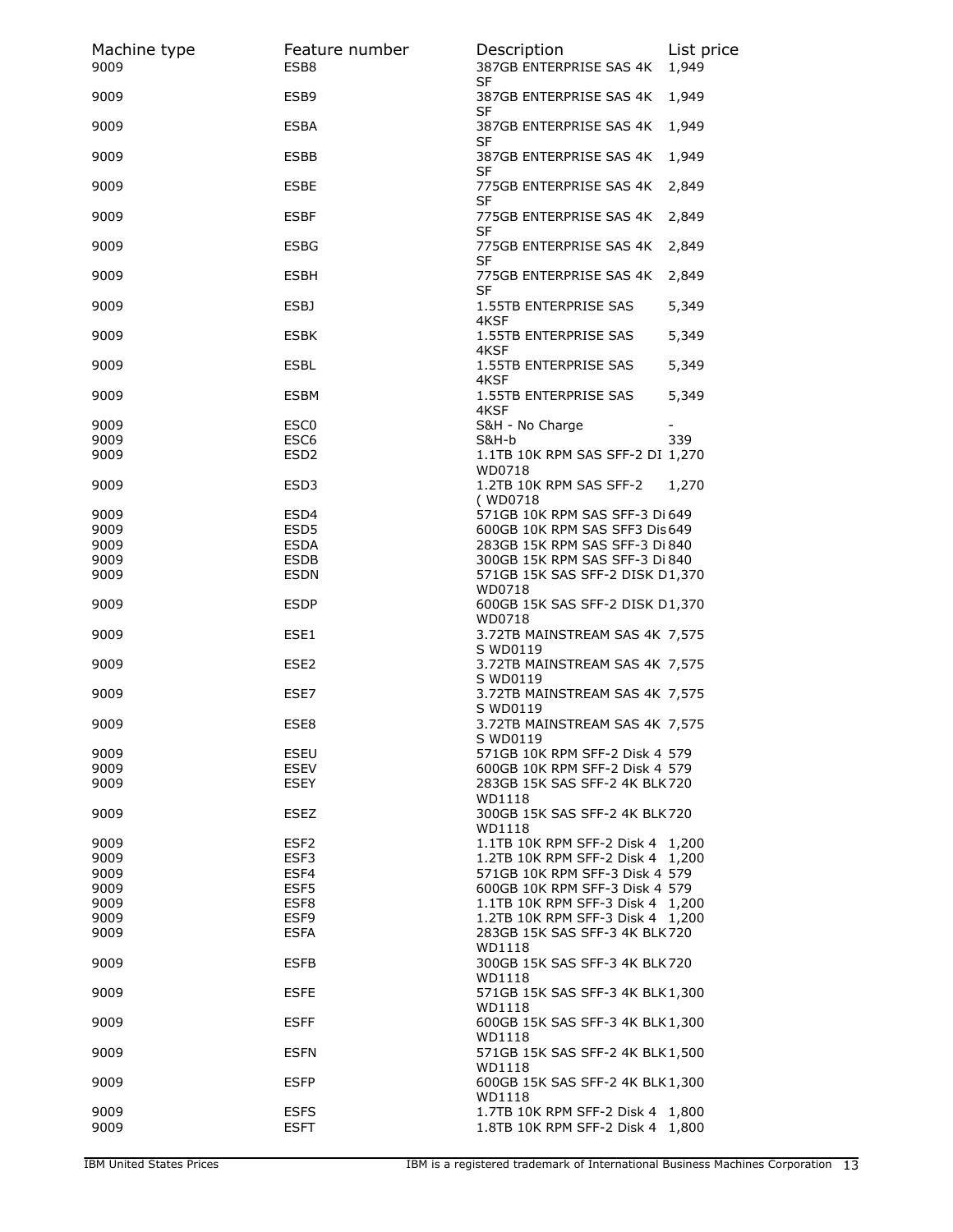| Machine type | Feature number      | Description                                                        | List price |
|--------------|---------------------|--------------------------------------------------------------------|------------|
| 9009         | <b>ESFU</b>         | 1.7TB 10K RPM SFF-3 Disk 4 1,800                                   |            |
| 9009<br>9009 | <b>ESFV</b><br>ESG5 | 1.8TB 10K RPM SFF-3 Disk 4 1,800<br>387GB ENTERPRISE SAS 5XX 2,375 |            |
| 9009         | ESG <sub>6</sub>    | S WD0819<br>387GB ENTERPRISE SAS 5XX 2,375                         |            |
| 9009         | ESG9                | S WD0718<br>387GB ENTERPRISE SAS 5XX 2,375<br>S WD0819             |            |
| 9009<br>9009 | <b>ESGA</b><br>ESGB | 387GB Enterprise SAS 5xx S 2,375<br>387GB ENTERPRISE SAS 4K        | 2,175      |
| 9009         | <b>ESGC</b>         | <b>SS WD0819</b><br>387GB ENTERPRISE SAS 4K<br><b>SS WD0819</b>    | 2,175      |
| 9009         | <b>ESGD</b>         | 387GB ENTERPRISE SAS 4K<br><b>SS WD0819</b>                        | 2,175      |
| 9009         | <b>ESGE</b>         | 387GB ENTERPRISE SAS 4K 2,175<br><b>SS WD0819</b>                  |            |
| 9009         | <b>ESGF</b>         | 775GB ENTERPRISE SAS 5XX 3,375<br>S WD0819                         |            |
| 9009         | <b>ESGG</b>         | 775GB ENTERPRISE SAS 5XX 3,375<br>S WD0718                         |            |
| 9009         | <b>ESGH</b>         | 775GB ENTERPRISE SAS 5XX 3,375<br>S WD0819                         |            |
| 9009         | ESGJ<br><b>ESGK</b> | 775GB Enterprise SAS 5xx S 3,375                                   |            |
| 9009         |                     | 775GB ENTERPRISE SAS 4K<br><b>SS WD0819</b>                        | 3,175      |
| 9009         | <b>ESGL</b>         | 775GB ENTERPRISE SAS 4K                                            | 3,175      |
| 9009         | ESGM                | <b>SS WD0819</b><br>775GB ENTERPRISE SAS 4K<br><b>SS WD0819</b>    | 3,175      |
| 9009         | <b>ESGN</b>         | 775GB ENTERPRISE SAS 4K 3,175<br><b>SS WD0819</b>                  |            |
| 9009         | <b>ESGP</b>         | 1.55TB ENTERPRISE SAS 4K S5,975<br>WD0819                          |            |
| 9009         | <b>ESGQ</b>         | 1.55TB ENTERPRISE SAS 4K S5,975<br>WD0819                          |            |
| 9009         | <b>ESGR</b>         | 1.55TB ENTERPRISE SAS 4K S5,975<br>WD0819                          |            |
| 9009         | <b>ESGS</b>         | 1.55TB ENTERPRISE SAS 4K S5,975<br>WD0819                          |            |
| 9009         | <b>ESGT</b>         | 387GB ENTERPRISE SAS<br>5XXSF                                      | 2,375      |
| 9009         | <b>ESGV</b>         | 387GB ENTERPRISE SAS<br>5XXSF                                      | 2,375      |
| 9009         | <b>ESGX</b>         | 775GB ENTERPRISE SAS<br>5XXSF                                      | 3,375      |
| 9009         | ESGZ                | 775GB ENTERPRISE SAS<br>5XXSF                                      | 3,375      |
| 9009         | ESHJ                | 931GB MAINSTREAM SAS 4K 2,225<br><b>SS WD0819</b>                  |            |
| 9009         | <b>ESHK</b>         | 931GB MAINSTREAM SAS 4K 2,225<br><b>SS WD0819</b>                  |            |
| 9009         | <b>ESHL</b>         | 1.86TB MAINSTREAM SAS 4K 3,999<br>S WD0819                         |            |
| 9009         | ESHM                | 1.86TB MAINSTREAM SAS 4K 3,999<br>S WD0819                         |            |
| 9009         | <b>ESHN</b>         | 7.45TB MAINSTREAM SAS 4K 14,999<br>S WD0819                        |            |
| 9009         | <b>ESHS</b>         | 931GB MAINSTREAM SAS 4K 2,225<br><b>SS WD0819</b>                  |            |
| 9009         | ESHT                | 931GB MAINSTREAM SAS 4K 2,225<br><b>SS WD0819</b>                  |            |
| 9009         | <b>ESHU</b>         | 1.86TB MAINSTREAM SAS 4K 3,999<br>S WD0819                         |            |
| 9009         | <b>ESHV</b>         | 1.86TB MAINSTREAM SAS 4K 3,999<br>S WD0819                         |            |
| 9009         | <b>ESHW</b>         | 7.45TB MAINSTREAM SAS 4K 14,999<br>S WD0819                        |            |
| 9009         | ESJ0                | 931GB MAINSTREAM SAS 4K 2,225<br>SF                                |            |
| 9009         | ESJ1                | 931GB MAINSTREAM SAS 4K 2,225<br>SF                                |            |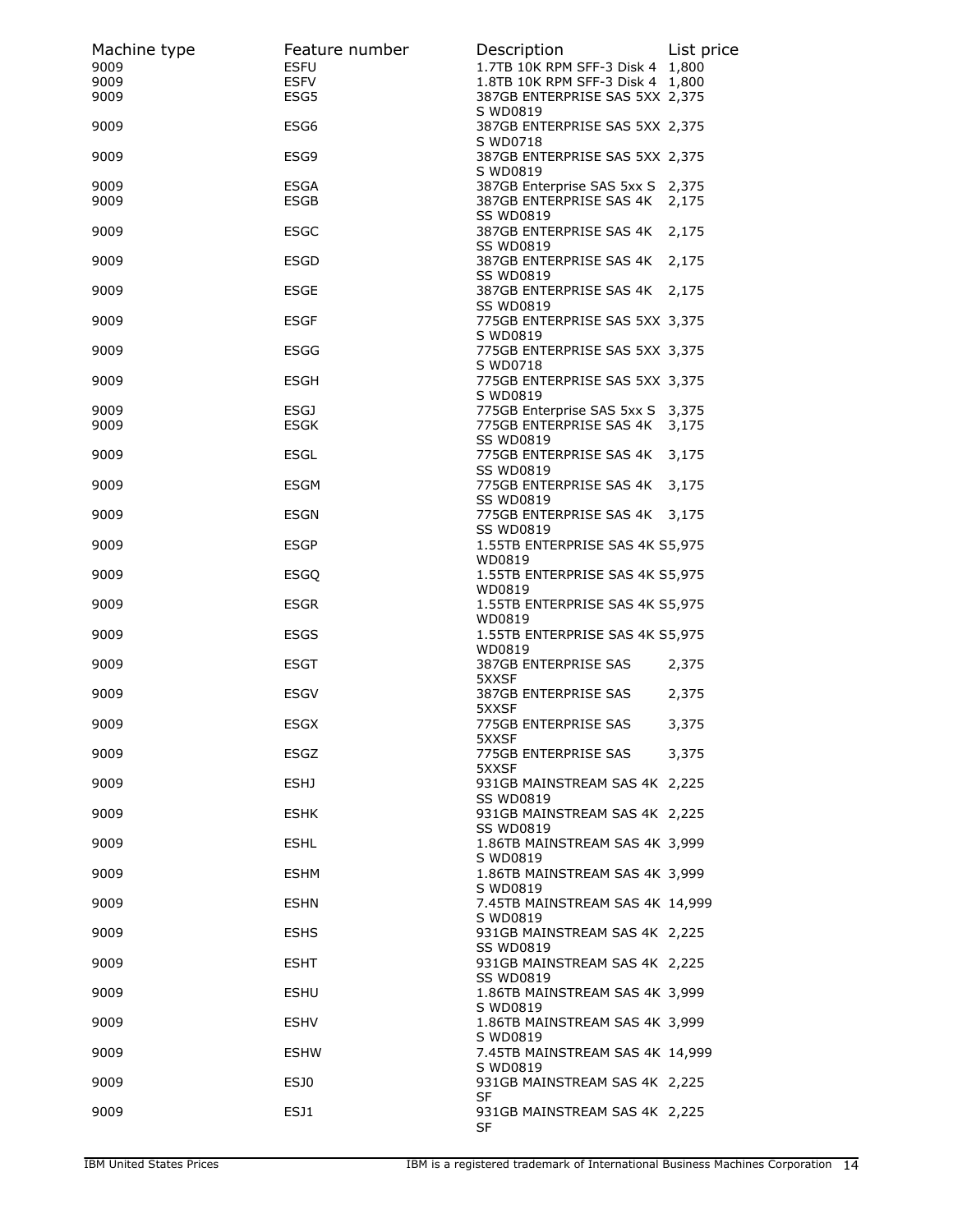| Machine type<br>9009 | Feature number<br><b>ESJ2</b> | Description<br>1.86TB MAINSTREAM SAS<br>4KSF                  | List price<br>3,999 |
|----------------------|-------------------------------|---------------------------------------------------------------|---------------------|
| 9009                 | ESJ3                          | 1.86TB MAINSTREAM SAS<br>4KSF                                 | 3,999               |
| 9009                 | ESJ4                          | 3.72TB MAINSTREAM SAS<br>4KSF                                 | 6,799               |
| 9009                 | ESJ5                          | 3.72TB MAINSTREAM SAS<br>4KSF                                 | 6,799               |
| 9009                 | ESJ6                          | 7.45TB MAINSTREAM SAS<br>4KSF                                 | 14,999              |
| 9009                 | ESJ7                          | 7.45TB MAINSTREAM SAS<br>4KSF                                 | 14,999              |
| 9009                 | ESJ8                          | 931GB MAINSTREAM SAS 4K 2,225<br><b>SF</b>                    |                     |
| 9009                 | ESJ9                          | 931GB MAINSTREAM SAS 4K 2,225<br><b>SF</b>                    |                     |
| 9009                 | <b>ESJA</b>                   | 1.86TB MAINSTREAM SAS<br>4KSF                                 | 3,999               |
| 9009                 | <b>ESJB</b>                   | 1.86TB MAINSTREAM SAS<br>4KSF                                 | 3,999               |
| 9009                 | <b>ESJC</b>                   | 3.72TB MAINSTREAM SAS<br>4KSF                                 | 6,799               |
| 9009                 | <b>ESJD</b>                   | 3.72TB MAINSTREAM SAS<br>4KSF                                 | 6,799               |
| 9009                 | ESJE                          | 7.45TB MAINSTREAM SAS<br>4KSF                                 | 14,999              |
| 9009                 | <b>ESJF</b>                   | 7.45TB MAINSTREAM SAS<br>4KSF                                 | 14,999              |
| 9009<br>9009         | ESL9<br><b>ESLA</b>           | ESB9 LOAD SOURCE SPECIFY -<br>Specify AC Power Supply         |                     |
| 9009                 | <b>ESLB</b>                   | ESBB LOAD SOURCE SPECIFY -                                    |                     |
| 9009                 | <b>ESLF</b>                   | ESBF LOAD SOURCE SPECIFY -                                    |                     |
| 9009                 | <b>ESLH</b>                   | ESBH LOAD SOURCE SPECIFY -                                    |                     |
| 9009                 | <b>ESLK</b>                   | ESBK LOAD SOURCE SPECIFY -                                    |                     |
| 9009                 | <b>ESLL</b>                   | EXP12SX SAS Storage Enclos 3,200                              |                     |
| 9009                 | <b>ESLM</b>                   | ESBM LOAD SOURCE SPECIFY -                                    |                     |
| 9009<br>9009         | <b>ESLS</b><br><b>ESLV</b>    | EXP24SX SAS Storage Enclos 5,190<br>LOAD SOURCE SPECIFY FOR - |                     |
| 9009                 | <b>ESLX</b>                   | EC<br>LOAD SOURCE SPECIFY FOR -                               |                     |
| 9009                 | <b>ESLZ</b>                   | ЕC<br>LOAD SOURCE SPECIFY FOR -                               |                     |
| 9009                 | ESM8                          | EС<br>3.72TB MAINSTREAM SAS 4K 6,799                          |                     |
| 9009                 | ESM9                          | S WD0819<br>3.72TB MAINSTREAM SAS 4K 6,799                    |                     |
| 9009                 | <b>ESMQ</b>                   | S WD0819<br>3.72TB MAINSTREAM SAS 4K 6,799                    |                     |
| 9009                 | <b>ESMR</b>                   | S WD0819<br>3.72TB MAINSTREAM SAS 4K 6,799                    |                     |
| 9009                 | <b>ESNA</b>                   | S WD0819<br>775GB ENTERPRISE SAS 4K                           | 3,175               |
| 9009                 | <b>ESNB</b>                   | SF<br>775GB ENTERPRISE SAS 4K                                 | 3,175               |
| 9009                 | <b>ESNC</b>                   | SF<br>775GB ENTERPRISE SAS 4K<br><b>SF</b>                    | 3,175               |
| 9009                 | <b>ESND</b>                   | 775GB ENTERPRISE SAS 4K<br>SF                                 | 3,175               |
| 9009                 | <b>ESNE</b>                   | 1.55TB ENTERPRISE SAS<br>4KSF                                 | 5,975               |
| 9009                 | <b>ESNF</b>                   | 1.55TB ENTERPRISE SAS<br>4KSF                                 | 5,975               |
| 9009                 | <b>ESNG</b>                   | 1.55TB ENTERPRISE SAS<br>4KSF                                 | 5,975               |
| 9009                 | <b>ESNH</b>                   | 1.55TB ENTERPRISE SAS<br>4KSF                                 | 5,975               |
| 9009                 | <b>ESNJ</b>                   | 283GB 15K SAS SFF-3 4k<br><b>HDD</b>                          | 625                 |
| 9009                 | <b>ESNK</b>                   | 300GB 15K SAS SFF-3 4k<br>HDD                                 | 625                 |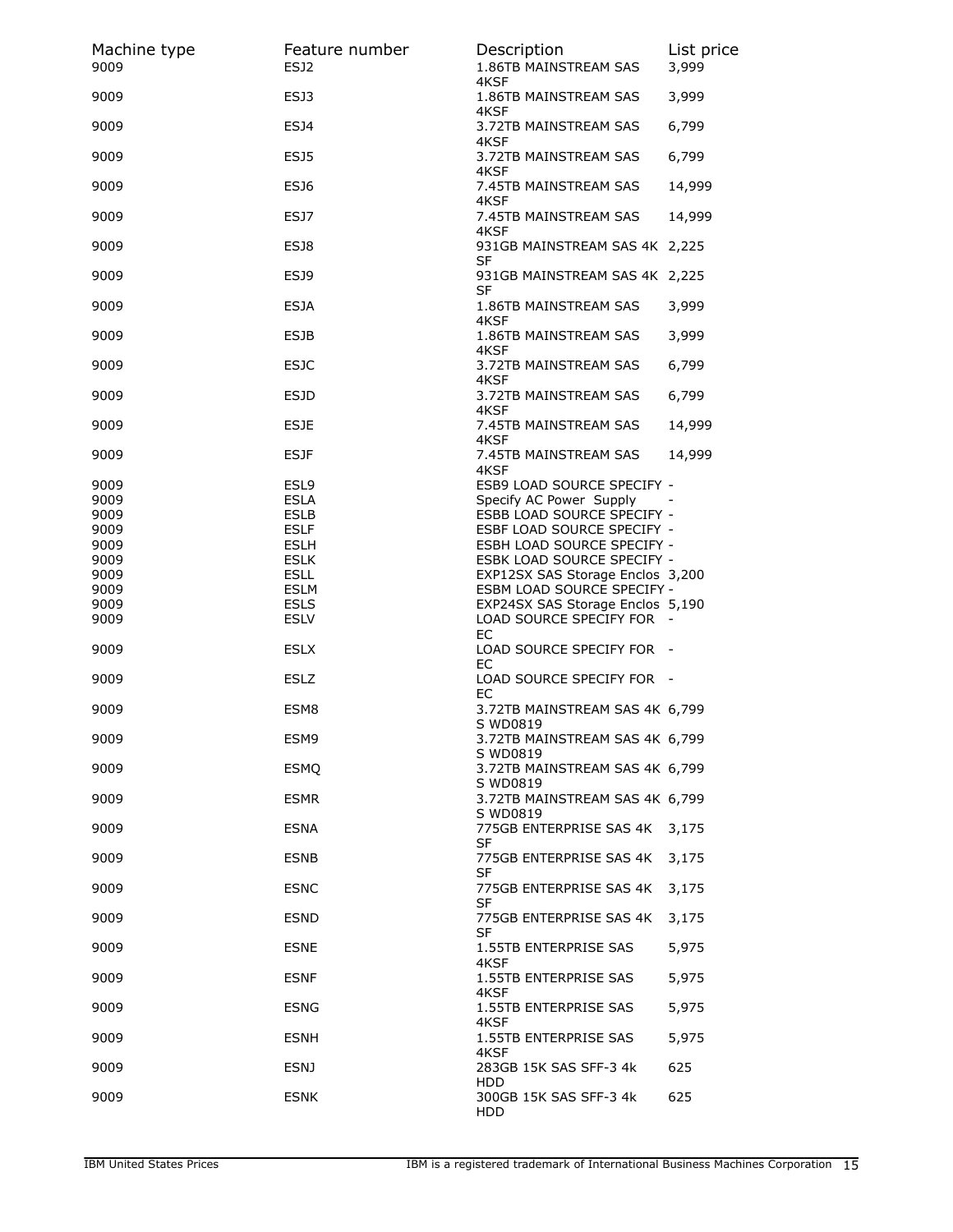| Machine type<br>9009 | Feature number<br><b>ESNL</b> | Description<br>283GB 15K SAS SFF-2 4K                              | List price<br>625        |
|----------------------|-------------------------------|--------------------------------------------------------------------|--------------------------|
| 9009                 | <b>ESNM</b>                   | <b>HDD</b><br>300GB 15K SAS SFF-2 4k                               | 625                      |
| 9009                 | <b>ESNN</b>                   | <b>HDD</b><br>571GB 15K SAS SFF-3 4K<br><b>HDD</b>                 | 1,100                    |
| 9009                 | <b>ESNP</b>                   | 600GB 15K SAS SFF-3 4k<br><b>HDD</b>                               | 1,100                    |
| 9009                 | <b>ESNQ</b>                   | 571GB 15K SAS SFF-2 4K<br><b>HDD</b>                               | 1,100                    |
| 9009                 | <b>ESNR</b>                   | 600GB 15K SAS SFF-2 4k<br><b>HDD</b>                               | 1,100                    |
| 9009                 | <b>ESPL</b>                   | Quantity 150 of #ESNL 283G 93,750                                  |                          |
| 9009                 | <b>ESPM</b>                   | Quantity 150 of #ESNM 300G 93,750                                  |                          |
| 9009                 | <b>ESPQ</b>                   | Quantity 150 of #ESNQ 571G 165,000                                 |                          |
| 9009                 | <b>ESPR</b>                   | Quantity 150 of #ESNR 600G 165,000                                 |                          |
| 9009                 | ESQ <sub>2</sub>              | QUANTITY 150 OF ESB2<br>387GB                                      | 322,350                  |
| 9009                 | ESQ6                          | QUANTITY 150 OF ESB6<br>775GB                                      | 457,350                  |
| 9009                 | <b>ESQA</b>                   | QUANTITY 150 OF ESBA<br>387GB                                      | 292,350                  |
| 9009                 | <b>ESQB</b>                   | QUANTITY 150 OF ESBB<br>387GB                                      | 292,350                  |
| 9009                 | <b>ESQG</b>                   | QUANTITY 150 OF ESBG<br>775GB                                      | 427,350                  |
| 9009                 | <b>ESQH</b>                   | QUANTITY 150 OF ESBH<br>775GB                                      | 427,350                  |
| 9009<br>9009         | <b>ESOL</b><br><b>ESQM</b>    | QUANTITY 150 OF ESBL 1.55T802,350<br>QUANTITY 150 OF ESBM<br>1.55T | 802,350                  |
| 9009                 | EU00                          | RDX USB Internal Docking                                           | 370                      |
| 9009                 | <b>EU01</b>                   | 1TB Removable Disk Cartrid                                         | 299                      |
| 9009                 | EU04                          | RDX USB EXTERNAL DOCKING275<br>WD0618                              |                          |
| 9009                 | EU08                          | RDX 320 GB Removable Disk 212<br>WD1115                            |                          |
| 9009<br>9009         | EU0B<br>EU15                  | Operator Panel LCD Display<br>1.5TB Removable Disk Cartr           | 399<br>450               |
|                      |                               | WD1115                                                             |                          |
| 9009                 | EU19                          | Cable Ties & Labels                                                | 25                       |
| 9009                 | EU29                          | Order Placed Indicator                                             | $\overline{a}$           |
| 9009                 | EU2T                          | 2TB Removable Disk Cartrdg 600                                     |                          |
| 9009                 | EU41                          | ESJ1 LOAD SOURCE SPECIFY -                                         |                          |
| 9009                 | EU43                          | ESJ3 LOAD SOURCE SPECIFY -                                         |                          |
| 9009                 | EU45                          | ESJ5 LOAD SOURCE SPECIFY -                                         |                          |
| 9009                 | EU47                          | ESJ7 LOAD SOURCE SPECIFY -                                         |                          |
| 9009                 | EU49                          | ESJ9 LOAD SOURCE SPECIFY -                                         |                          |
| 9009                 | EU4B                          | ESJB LOAD SOURCE SPECIFY -                                         |                          |
| 9009                 | EU4D                          | ESJD LOAD SOURCE SPECIFY -                                         |                          |
| 9009                 | EU4F                          | ESJF LOAD SOURCE SPECIFY -                                         |                          |
| 9009                 | EUA4                          | RDX USB External Docking S                                         | 370                      |
| 9009                 | EUA5                          | Standalone USB DVD drive w                                         | 99                       |
| 9009                 | EUC <sub>6</sub>              | Core Use HW Feature                                                | 500                      |
| 9009                 | EUC7                          | Core Use HW Feature 10                                             | 5,000                    |
| 9009                 | <b>SVBP</b>                   | BP POST-SALE SERVICES                                              | $\overline{\phantom{0}}$ |
|                      |                               |                                                                    |                          |
| 9009                 | <b>SVCS</b>                   | POST-SALE SERVICES                                                 |                          |
| 9009                 | <b>SVNN</b>                   | OTHER POST-SALE SVCS                                               |                          |
| 7014                 | <b>ER35</b>                   | Rack Specify 42G/42S - 4EIA -                                      |                          |
| 7965                 | <b>ER35</b>                   | Rack Specify 42G/42S - 4EIA -                                      |                          |

## *Trademarks*

POWER9 is a trademark of IBM Corporation in the United States, other countries, or both.

IBM, Power, AIX, PowerVM, POWER and Express are registered trademarks of IBM Corporation in the United States, other countries, or both.

Linux is a registered trademark of Linus Torvalds in the United States, other countries, or both.